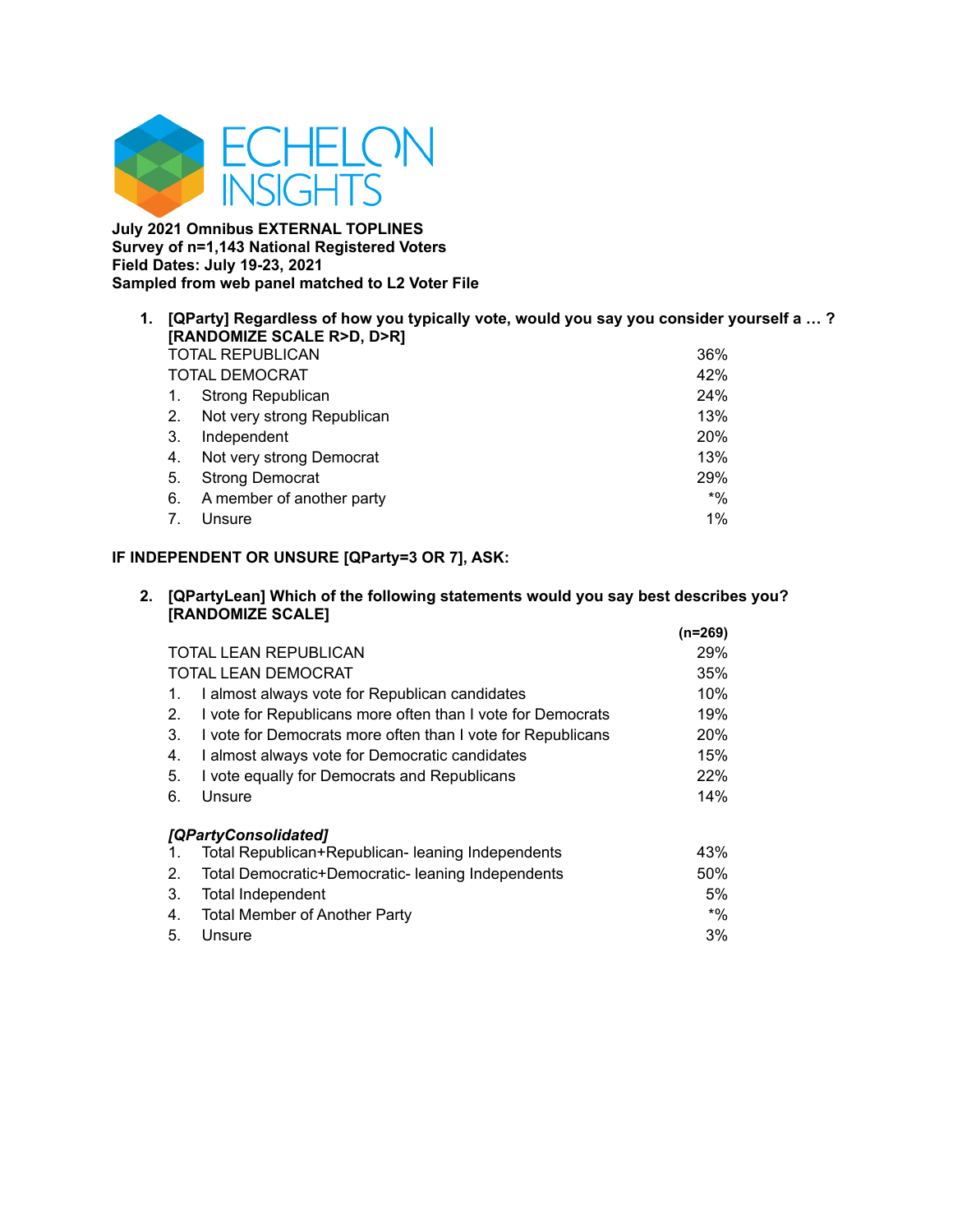# **ASK ALL:**

| 3. | [Qldeology] Regardless of how you typically vote, would you say you consider yourself to<br>be? [RANDOMIZE SCALE CONSERVATIVE>LIBERAL, LIBERAL>CONSERVATIVE] |     |  |  |
|----|--------------------------------------------------------------------------------------------------------------------------------------------------------------|-----|--|--|
|    | <b>VERY/SOMEWHAT CONSERVATIVE</b>                                                                                                                            | 37% |  |  |
|    | <b>VERY/SOMEWHAT LIBERAL</b>                                                                                                                                 | 31% |  |  |
|    | 1.<br>Very conservative                                                                                                                                      | 19% |  |  |
|    | 2.<br>Somewhat conservative                                                                                                                                  | 17% |  |  |
|    | 3.                                                                                                                                                           | 31% |  |  |
|    | Moderate<br>Somewhat liberal                                                                                                                                 | 15% |  |  |
|    | 4.                                                                                                                                                           |     |  |  |
|    | 5.<br>Very liberal                                                                                                                                           | 16% |  |  |
|    | 6.<br>Unsure                                                                                                                                                 | 2%  |  |  |
| 4. | [QRightDirection] Would you say things in the United States are headed in the right<br>direction, or is the country off on the wrong track? [RANDOMIZE 1-2]  |     |  |  |
|    | <b>Right direction</b><br>1.                                                                                                                                 | 40% |  |  |
|    | 2.<br>Wrong track                                                                                                                                            | 51% |  |  |
|    | 3.<br>Unsure                                                                                                                                                 | 8%  |  |  |
| 5. | [QApproval] Do you approve or disapprove of the way Joe Biden is handling his job as                                                                         |     |  |  |
|    | President?<br>STRONGLY/SOMEWHAT APPROVE                                                                                                                      | 55% |  |  |
|    | STRONGLY/SOMEWHAT DISAPPROVE                                                                                                                                 | 43% |  |  |
|    | 1.<br>Strongly approve                                                                                                                                       | 29% |  |  |
|    | 2.<br>Somewhat approve                                                                                                                                       | 25% |  |  |
|    | 3.<br>Somewhat disapprove                                                                                                                                    | 10% |  |  |
|    |                                                                                                                                                              | 34% |  |  |
|    | Strongly disapprove<br>4.<br>5.<br>Unsure                                                                                                                    | 2%  |  |  |
|    |                                                                                                                                                              |     |  |  |
| 6. | [QApprovalEconomic] Do you approve or disapprove of the way Joe Biden is handling the<br>U.S. economy?                                                       |     |  |  |
|    | STRONGLY/SOMEWHAT APPROVE                                                                                                                                    | 52% |  |  |
|    | STRONGLY/SOMEWHAT DISAPPROVE                                                                                                                                 | 45% |  |  |
|    | 1.<br>Strongly approve                                                                                                                                       | 27% |  |  |
|    | 2.<br>Somewhat approve                                                                                                                                       | 25% |  |  |
|    | 3.<br>Somewhat disapprove                                                                                                                                    | 10% |  |  |
|    | Strongly disapprove<br>4.                                                                                                                                    | 35% |  |  |
|    | 5.<br>Unsure                                                                                                                                                 | 3%  |  |  |
| 7. | [QApprovallmmigration] Do you approve or disapprove of the way Joe Biden is handling                                                                         |     |  |  |
|    | immigration?<br>STRONGLY/SOMEWHAT APPROVE                                                                                                                    | 45% |  |  |
|    | STRONGLY/SOMEWHAT DISAPPROVE                                                                                                                                 | 50% |  |  |
|    |                                                                                                                                                              |     |  |  |
|    | 1.<br>Strongly approve                                                                                                                                       | 21% |  |  |
|    | 2.<br>Somewhat approve                                                                                                                                       | 24% |  |  |
|    | 3.<br>Somewhat disapprove                                                                                                                                    | 10% |  |  |
|    | Strongly disapprove<br>4.                                                                                                                                    | 40% |  |  |
|    | Unsure<br>5.                                                                                                                                                 | 6%  |  |  |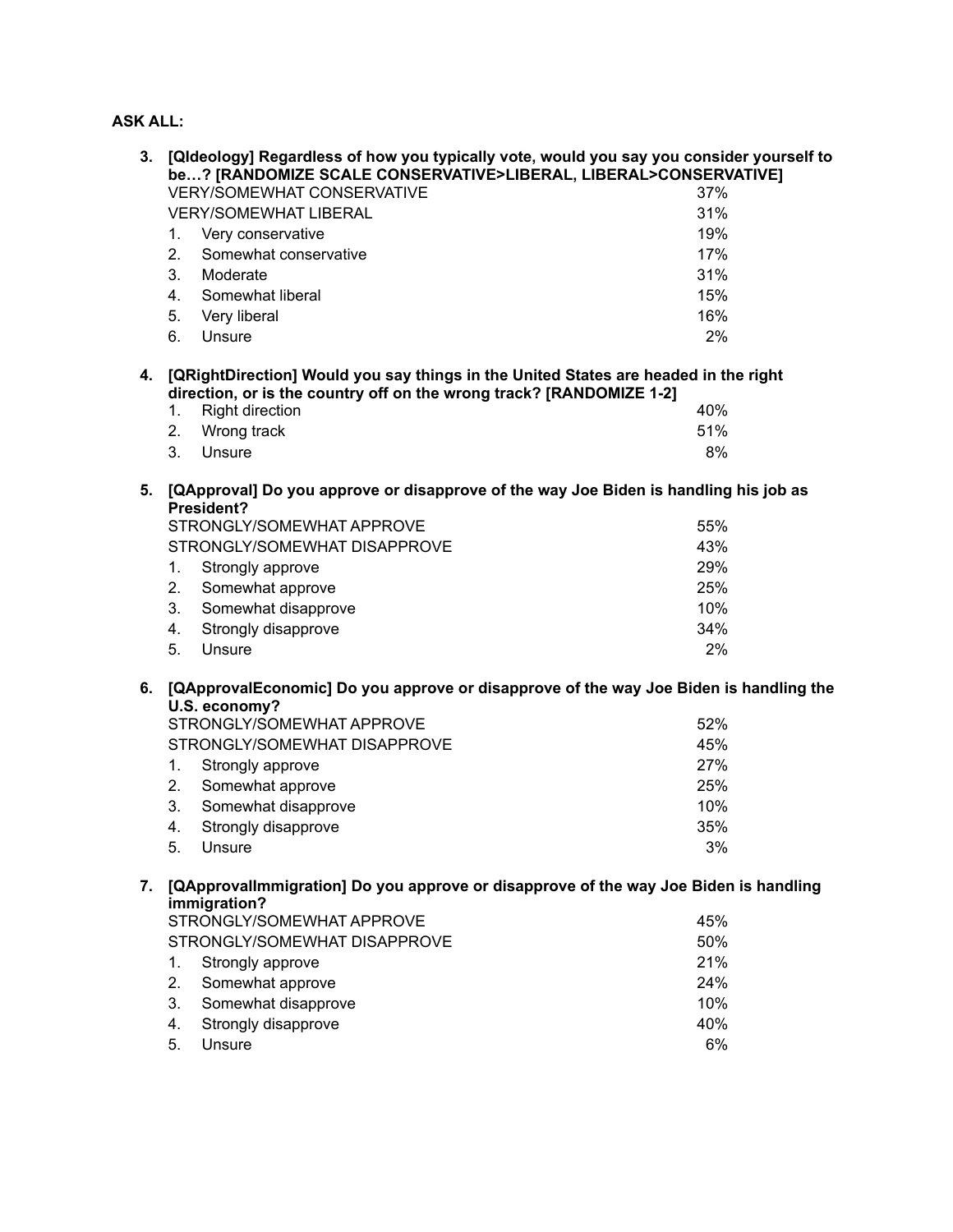| 8. | [QApprovalForeign] Do you approve or disapprove of the way Joe Biden is handling<br>foreign policy? |                              |     |  |  |
|----|-----------------------------------------------------------------------------------------------------|------------------------------|-----|--|--|
|    |                                                                                                     | STRONGLY/SOMEWHAT APPROVE    | 46% |  |  |
|    |                                                                                                     | STRONGLY/SOMEWHAT DISAPPROVE | 45% |  |  |
|    |                                                                                                     | Strongly approve             | 24% |  |  |
|    | 2.                                                                                                  | Somewhat approve             | 22% |  |  |
|    | 3.                                                                                                  | Somewhat disapprove          | 12% |  |  |
|    | 4.                                                                                                  | Strongly disapprove          | 33% |  |  |
|    | 5.                                                                                                  | Unsure                       | 9%  |  |  |

**[Favorability Battery] Do you have a favorable or unfavorable view of the following groups or individuals who have been in the news lately? [RANDOMIZE] [DISPLAY AS GRID 3 PER PAGE]**

| 1. Very<br>Favorable                                                                                       |                                                                                 | 2. Somewhat<br>Favorable                       | 3. Heard of,<br>No Opinion                                           |                                               |                                                                          | 4. Somewhat<br>Unfavorable                                                                        | 5. Very                                        | Unfavorable                                                                        | οf                                                  | 6. Never heard                                                                   |
|------------------------------------------------------------------------------------------------------------|---------------------------------------------------------------------------------|------------------------------------------------|----------------------------------------------------------------------|-----------------------------------------------|--------------------------------------------------------------------------|---------------------------------------------------------------------------------------------------|------------------------------------------------|------------------------------------------------------------------------------------|-----------------------------------------------------|----------------------------------------------------------------------------------|
| А.<br>В.<br>C.<br>D.<br>Ε.<br>F.<br>G.                                                                     | Joe Biden<br>Kamala Harris<br>Donald Trump<br>Mike Pence<br><b>Ron DeSantis</b> | The Democratic Party<br>The Republican Party   | V/S FAV, V/S UNFAV.<br>53%<br>49%<br>48%<br>42%<br>41%<br>40%<br>28% | 45%<br>46%<br>47%<br>56%<br>47%<br>53%<br>26% | 1.<br>Very<br>Favorable<br>31%<br>22%<br>26%<br>27%<br>16%<br>16%<br>18% | 2.<br>SomewhatHeard of, No Somewhat<br>Favorable<br>21%<br>27%<br>22%<br>15%<br>25%<br>24%<br>10% | 3.<br>2%<br>5%<br>4%<br>2%<br>10%<br>7%<br>18% | 4.<br>Opinion Unfavorable Unfavorable<br>9%<br>14%<br>8%<br>9%<br>19%<br>20%<br>6% | 5.<br>36%<br>31%<br>39%<br>47%<br>28%<br>33%<br>19% | 6.<br>Very Never heard<br>of<br>$*$ %<br>$*$ %<br>1%<br>1%<br>2%<br>$*$ %<br>29% |
| Η.                                                                                                         | Olivia Rodrigo                                                                  |                                                | 14%                                                                  | 9%                                            | 6%                                                                       | 8%                                                                                                | 20%                                            | 4%                                                                                 | 6%                                                  | 57%                                                                              |
| 9.                                                                                                         | 1.<br>Yes<br>2.<br>No<br>3.<br>Unsure                                           | [Q2020Vote] Did you vote in the 2020 election? |                                                                      |                                               |                                                                          |                                                                                                   |                                                | 96%                                                                                | 4%<br>$*9/0$                                        |                                                                                  |
| IF VOTED IN 2020 [Q2020Vote=1], ASK:<br>10. [QVotePlan] How did you cast your ballot in the 2020 election? |                                                                                 |                                                |                                                                      |                                               |                                                                          |                                                                                                   |                                                |                                                                                    |                                                     |                                                                                  |

|                                                          | (n=1049) |
|----------------------------------------------------------|----------|
| 1. I voted by mail or absentee ballot                    | 42%      |
| 2. I voted early in person                               | 27%      |
| 3. I voted on Election Day, in person at a polling place | 31%      |
| Unsure                                                   | $*$ %    |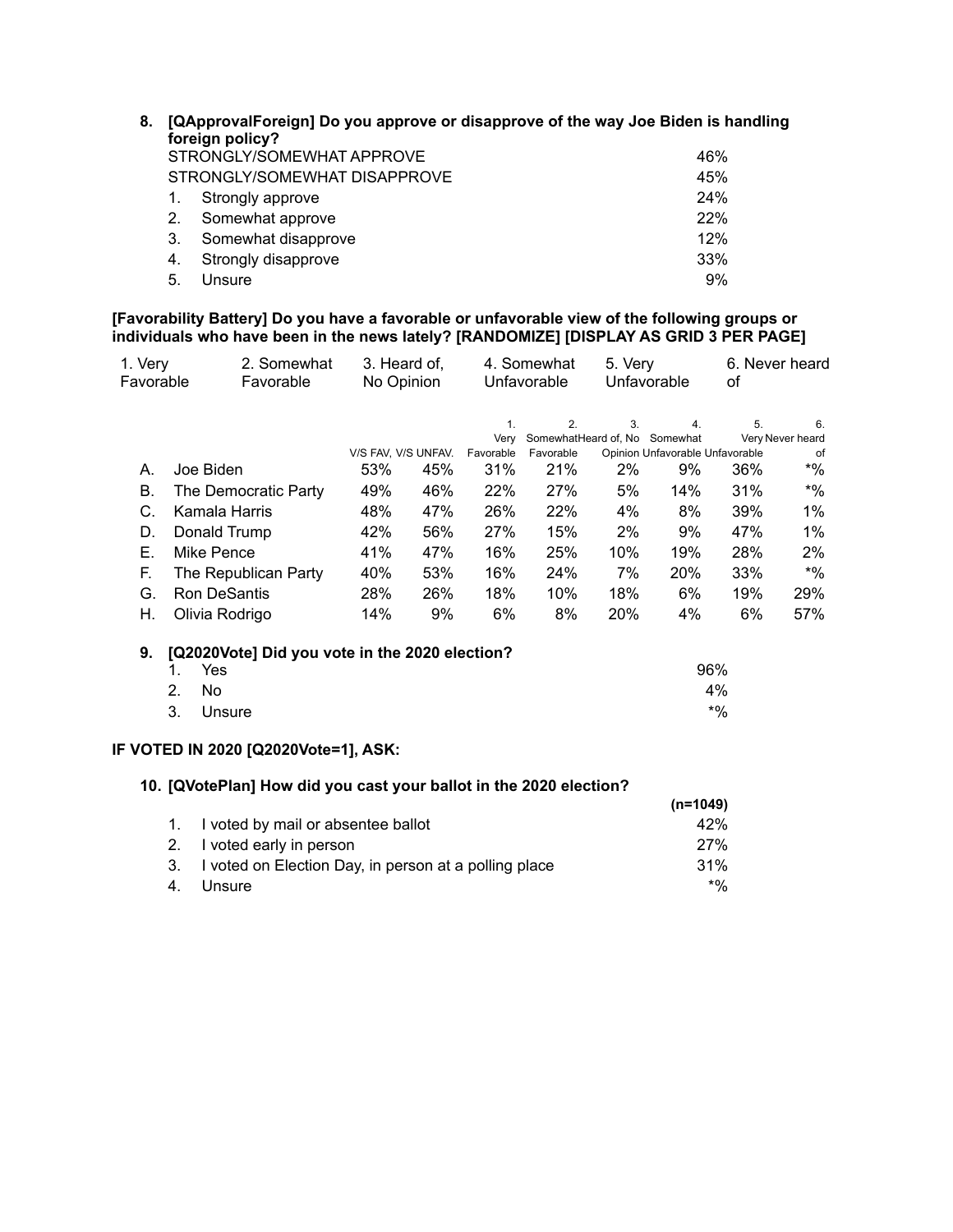# **IF VOTED IN 2020 [Q2020Vote=1], ASK:**

**11. [Q2020Ballot] For which candidate did you vote in the 2020 presidential election? [RANDOMIZE 1-2] (n=1049)**

|                |                      | (n=1049) |
|----------------|----------------------|----------|
| $\mathbf{1}$ . | Donald Trump         | 46%      |
| 2.             | Joe Biden            | 52%      |
| 3.             | Jo Jorgensen         | $1\%$    |
| 4.             | <b>Howie Hawkins</b> | $*$ %    |
| 5.             | Kanye West           | $*$ %    |
| 6.             | Someone else         | $1\%$    |
| 7.             | Unsure               | $1\%$    |

# **IF VOTED IN 2020 [Q2020Vote=1], ASK:**

#### **12. [QHouseVote] How did you vote for the U.S. House of Representatives in the 2020 election? [RANDOMIZE 1-2] (n=1049)**

|                |                                            | (n=1049) |
|----------------|--------------------------------------------|----------|
|                | Voted for the Republican candidate         | 43%      |
| 2 <sup>1</sup> | Voted for the Democratic candidate         | 51%      |
| 3.             | Voted for a third party candidate          | 2%       |
|                | 4. There wasn't an election in my district | 3%       |

# **ASK ALL:**

#### **13. [Q2016Vote] For which candidate did you vote in the 2016 presidential election? [RANDOMIZE 1-2]**

| 2.<br>Donald Trump<br>3.<br>Gary Johnson<br>4.<br>Jill Stein<br>5.<br>Evan McMullin<br>6.<br>Someone else<br>I didn't vote<br>$7_{\cdot}$ | $\mathbf{1}$ . | <b>Hillary Clinton</b> | 41%   |
|-------------------------------------------------------------------------------------------------------------------------------------------|----------------|------------------------|-------|
|                                                                                                                                           |                |                        | 39%   |
|                                                                                                                                           |                |                        | 2%    |
|                                                                                                                                           |                |                        | 1%    |
|                                                                                                                                           |                |                        | $*$ % |
|                                                                                                                                           |                |                        | 1%    |
|                                                                                                                                           |                |                        | 15%   |
|                                                                                                                                           | 8.             | Unsure                 | $1\%$ |

### **14. [QTurnout] How likely are you to vote in the upcoming 2022 midterm elections? EXTREMELY/VERY LIKELY** NOT VERY/NOT AT ALL LIKELY 4%

|    | 1. Extremely likely  | 63%   |
|----|----------------------|-------|
|    | 2. Very likely       | 17%   |
|    | 3. Somewhat likely   | 11%   |
|    | 4. Not very likely   | 3%    |
|    | 5. Not at all likely | 2%    |
| 6. | Unsure               | $4\%$ |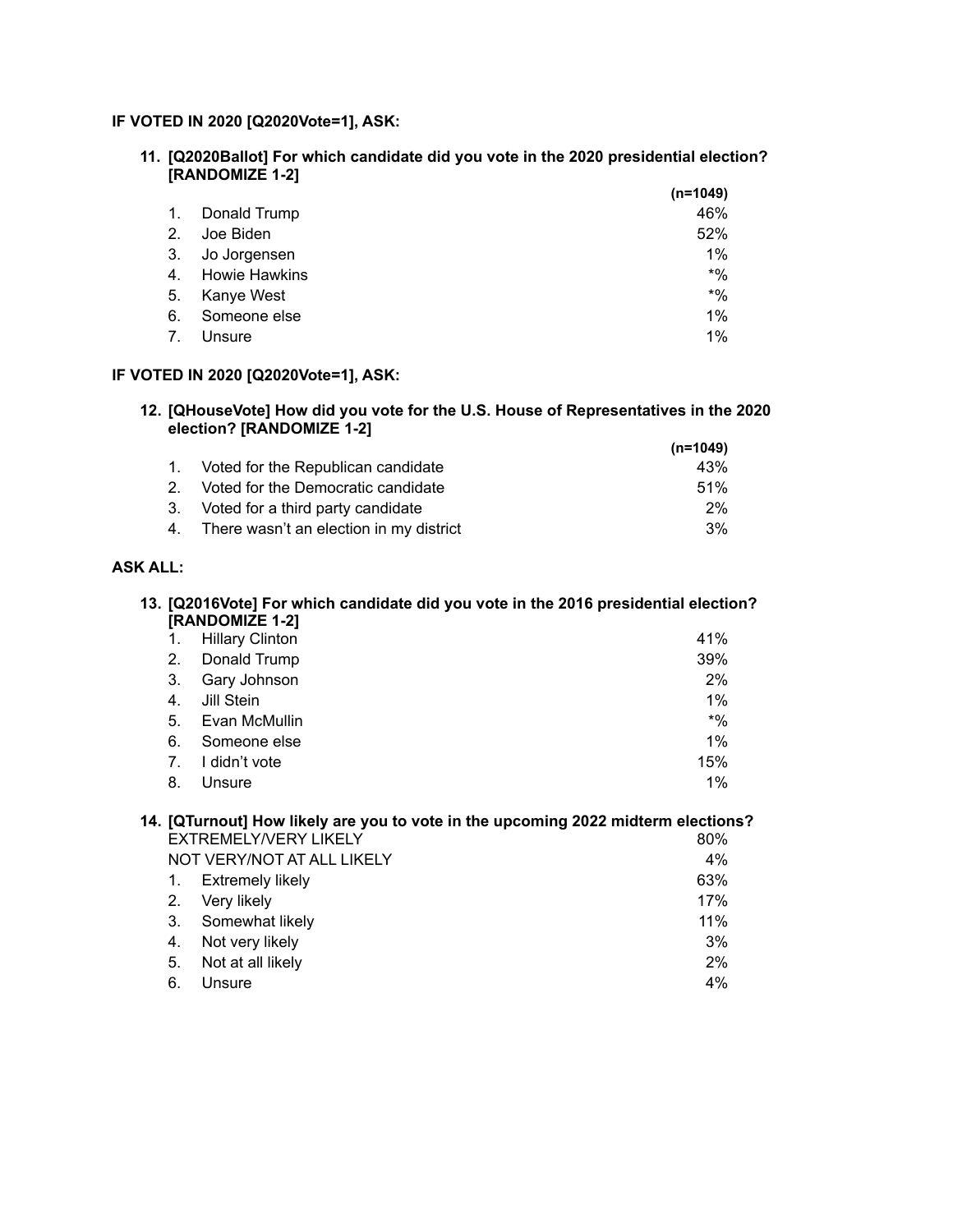| 15. [QGenericCongressional] If the election for Congress were held today and you had to<br>make a choice, for whom would you vote? [RANDOMIZE SCALE: D->R, R->D] |                                              |     |  |
|------------------------------------------------------------------------------------------------------------------------------------------------------------------|----------------------------------------------|-----|--|
|                                                                                                                                                                  | DEFINITELY/PROBABLY THE REPUBLICAN CANDIDATE | 41% |  |
|                                                                                                                                                                  | DEFINITELY/PROBABLY THE DEMOCRATIC CANDIDATE | 48% |  |
|                                                                                                                                                                  | Definitely the Republican candidate          | 30% |  |
| 2.                                                                                                                                                               | Probably the Republican candidate            | 11% |  |
| 3.                                                                                                                                                               | Probably the Democratic candidate            | 14% |  |
| 4.                                                                                                                                                               | Definitely the Democratic candidate          | 34% |  |
| 5.                                                                                                                                                               | Unsure                                       | 11% |  |

## **IF IDENTIFIES AS REPUBLICAN OR VOTES FOR REPUBLICANS MORE OFTEN THAN DEMOCRATS [QParty=1-2 OR QPartyLean=1-2], ASK:**

## **16. [QTrumpGOP] Would you say you consider yourself to be primarily a supporter of Donald Trump, or a supporter of the Republican Party? [RANDOMIZE 1-2]**

|    |                                      | $(n=421)$ |
|----|--------------------------------------|-----------|
|    | 1. Supporter of Donald Trump         | .50%      |
|    | 2. Supporter of the Republican Party | 42%       |
|    | 3. I don't support either one        | 5%        |
| 4. | Unsure                               | 3%        |

# **IF IDENTIFIES AS REPUBLICAN OR VOTES FOR REPUBLICANS MORE OFTEN THAN DEMOCRATS [QParty=1-2 OR QPartyLean=1-2], ASK:**

**17. [Q2024GOPTrump] If the 2024 Republican presidential primaries were being held today and you had to make a choice, for whom would you vote? [RANDOMIZE SCALE 1-4, 4-1]**  $(12 - 404)$ 

|    |                                                      | $(n=421)$ |
|----|------------------------------------------------------|-----------|
|    | DEFINITELY/PROBABLY DONALD TRUMP                     | 67%       |
|    | DEFINITELY/PROBABLY A DIFFERENT REPUBLICAN CANDIDATE | 26%       |
| 1. | Donald Trump, definitely                             | 47%       |
| 2. | Donald Trump, probably                               | 20%       |
| 3. | A different Republican candidate, probably           | 12%       |
| 4. | A different Republican candidate, definitely         | 15%       |
| 5. | Unsure                                               | 7%        |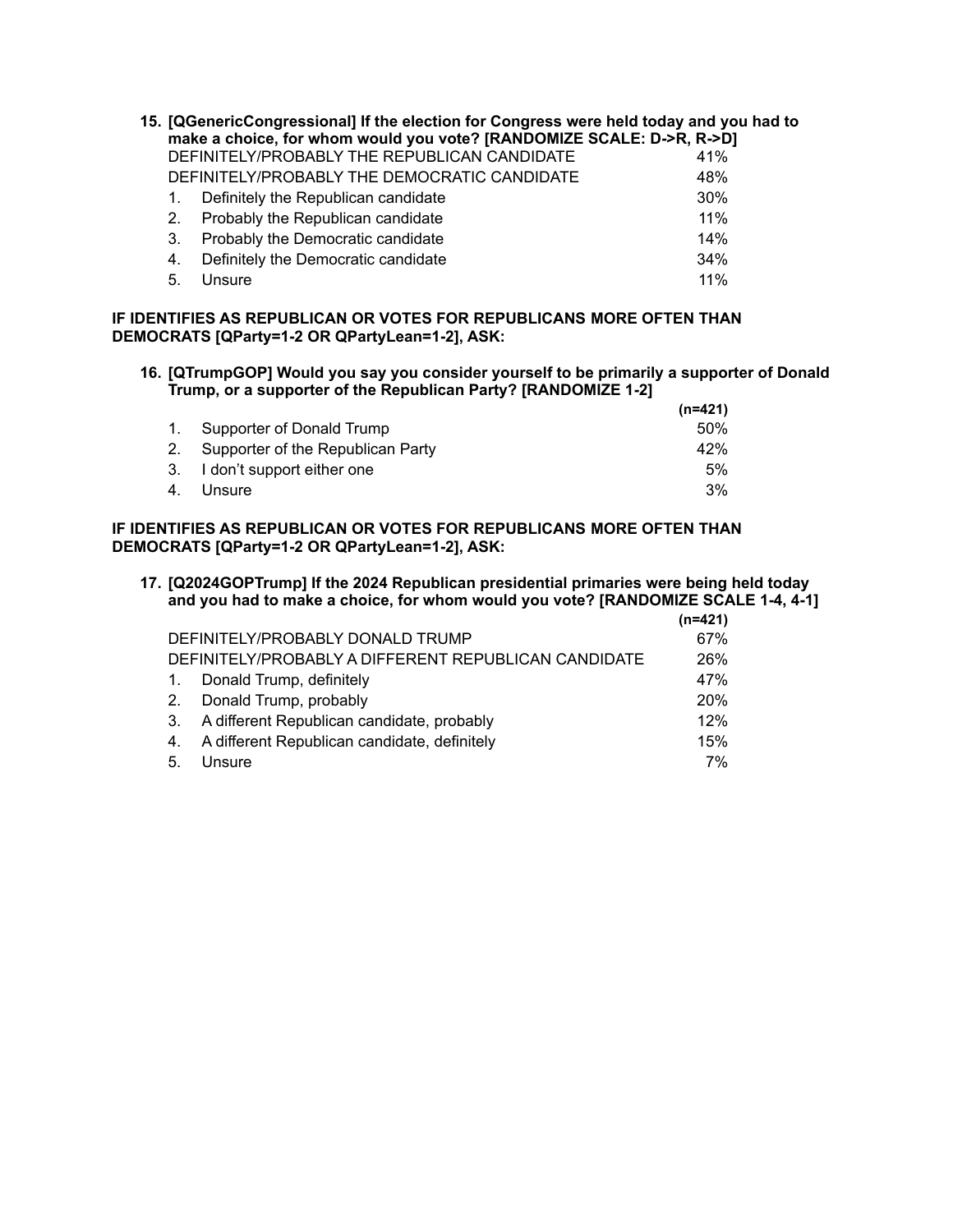# **IF IDENTIFIES AS REPUBLICAN OR VOTES FOR REPUBLICANS MORE OFTEN THAN DEMOCRATS [QParty=1-2 OR QPartyLean=1-2], ASK:**

**18. [Q2024GOPFirst] If Donald Trump does NOT seek the Republican nomination for President in 2024 and the presidential primaries were being held today, for whom would you vote? [RANDOMIZE 1-19]**

|     |                       | $(n=421)$ |
|-----|-----------------------|-----------|
| 1.  | Ron DeSantis          | 32%       |
| 2.  | Mike Pence            | 17%       |
| 3.  | Donald Trump, Jr      | 10%       |
| 4.  | <b>Ted Cruz</b>       | 9%        |
| 5.  | Nikki Haley           | 4%        |
| 6.  | Mitt Romney           | 3%        |
| 7.  | Marco Rubio           | 2%        |
| 8.  | <b>Tucker Carlson</b> | 1%        |
| 9.  | Mike Pompeo           | 1%        |
| 10. | Tom Cotton            | 1%        |
| 11. | <b>Tim Scott</b>      | 1%        |
| 12. | Josh Hawley           | $1\%$     |
| 13. | <b>Greg Abbott</b>    | 1%        |
| 14. | Kristi Noem           | 1%        |
| 15. | Liz Cheney            | 1%        |
| 16. | <b>Ben Sasse</b>      | $*$ %     |
| 17. | <b>Rick Scott</b>     | $*9/6$    |
| 18. | <b>Chris Christie</b> | $*9/6$    |
| 19. | Larry Hogan           |           |
| 20. | Someone else          | 1%        |
| 21. | Unsure                | 13%       |

**IF IDENTIFIES AS REPUBLICAN OR VOTES FOR REPUBLICANS MORE OFTEN THAN DEMOCRATS [QParty=1-2 OR QPartyLean=1-2], ASK:**

**19. [QGOPDirection] Would you say things in the Republican Party are headed in the right direction, or is the Republican Party off on the wrong track?**

|                    | $(n=421)$ |
|--------------------|-----------|
| 1. Right direction | 61%       |
| 2. Wrong track     | 21%       |
| 3. Unsure          | 18%       |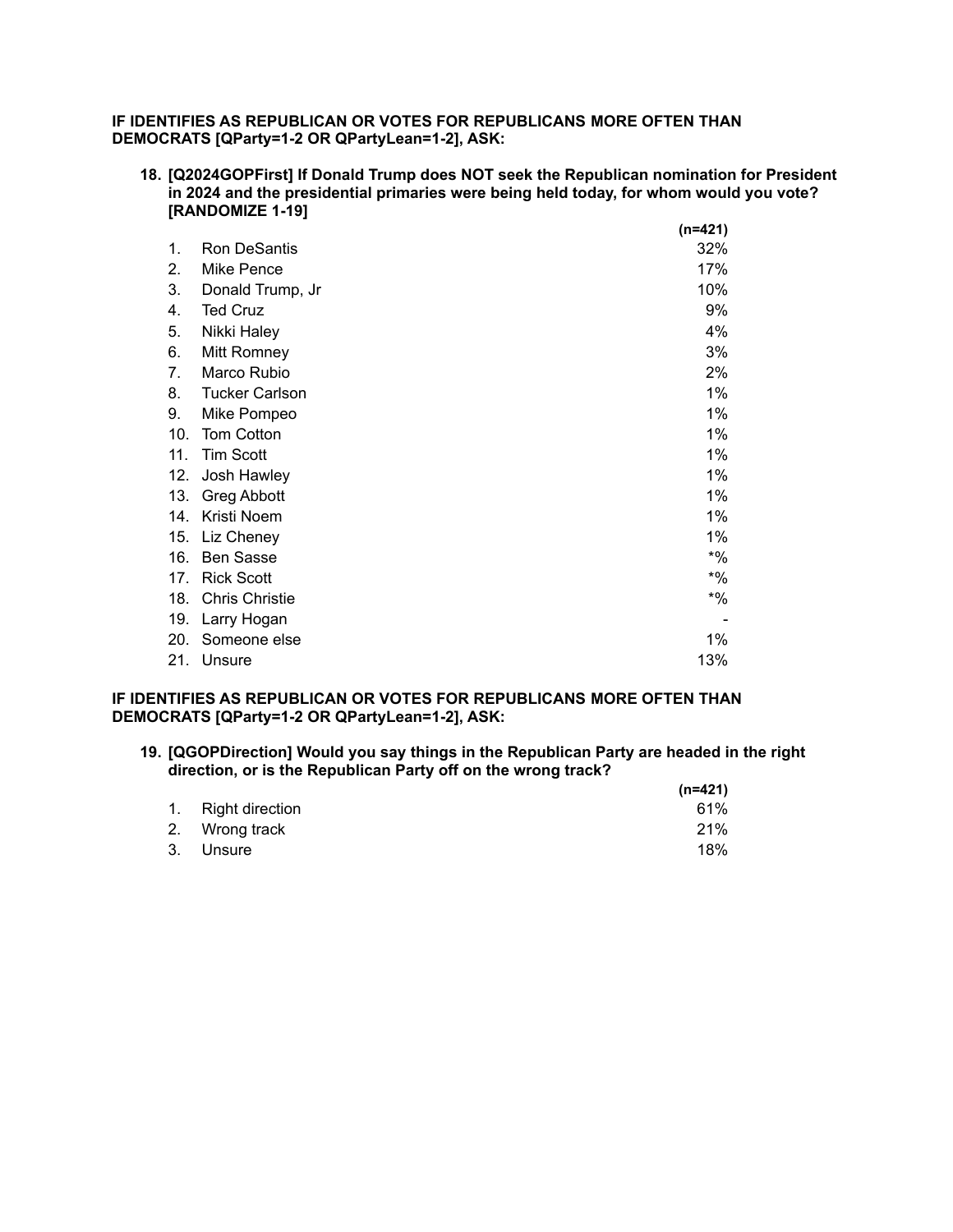# **ASK ALL:**

|     | 20. [QIssues] If you had to choose just one, which would you say is the biggest issue facing<br>the country today? [RANDOMIZE 1-15] |     |
|-----|-------------------------------------------------------------------------------------------------------------------------------------|-----|
| 1.  | Jobs and the economy                                                                                                                | 17% |
| 2.  | The coronavirus pandemic                                                                                                            | 16% |
| 3.  | Immigration                                                                                                                         | 10% |
| 4.  | Political corruption                                                                                                                | 9%  |
| 5.  | The environment and climate change                                                                                                  | 8%  |
| 6.  | Cost of living                                                                                                                      | 8%  |
| 7.  | Healthcare                                                                                                                          | 6%  |
| 8.  | Crime                                                                                                                               | 4%  |
| 9.  | Race relations                                                                                                                      | 4%  |
| 10. | National security                                                                                                                   | 3%  |
| 11. | Taxes                                                                                                                               | 3%  |
| 12. | Gun rights                                                                                                                          | 2%  |
| 13. | Infrastructure                                                                                                                      | 1%  |
| 14. | Education                                                                                                                           | 1%  |
| 15. | Drug abuse                                                                                                                          | 1%  |
| 16. | Something else (Please specify)                                                                                                     | 5%  |
| 17. | Unsure                                                                                                                              | 2%  |

# **21. [Q2020Fraud] Which comes closest to your view of the 2020 Presidential election?**

|    | The amount of voter fraud or election irregularities was [RANDOMIZE SCALE 1-3, 3-1] |     |
|----|-------------------------------------------------------------------------------------|-----|
|    | Minimal or non-existent                                                             | 43% |
| 2. | Significant, but not enough to change the results of the election                   |     |
|    | nationally                                                                          | 17% |
| 3. | Significant enough to be able to change the results of the                          |     |
|    | election nationally                                                                 | 31% |
| 4  | Unsure                                                                              | 10% |
|    |                                                                                     |     |

### **22. [QFederalStateVote] Who should set voting laws for federal elections in each state, the federal government or the state government? [RANDOMIZE 1-2]**

| 1. The federal government | 50% |
|---------------------------|-----|
| 2. The state government   | 33% |
| 3. Unsure                 | 16% |

**23. [QPandemicRulesPermanent] To prevent the spread of the coronavirus at polling places, many states in 2020 adopted voting rules to encourage mail-in or early voting. Now that the pandemic has subsided, which approach would you prefer states take with their voting laws? [RANDOMIZE 1-2]**

| 1. They should return to the pre-pandemic rules                        | 47% |
|------------------------------------------------------------------------|-----|
| 2. They should make the changes adopted for the pandemic permanent 41% |     |
| 3. Unsure                                                              | 12% |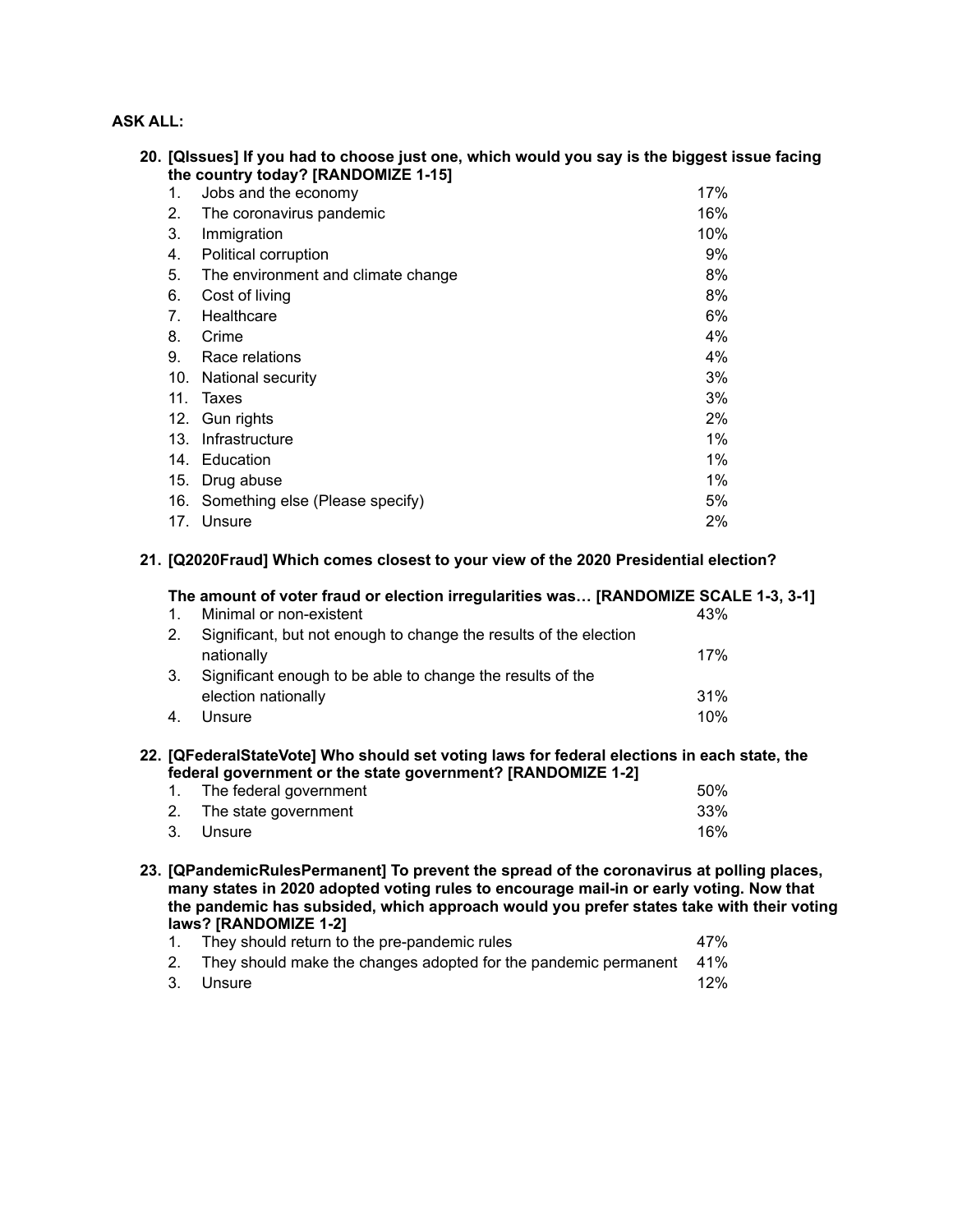|    | 1. Strongly<br>support           | 2. Somewhat<br>support                                                                   | 3. Somewhat<br>4. Strongly<br>oppose<br>oppose           |               |                           |                           | 5. Unsure                |                          |              |  |
|----|----------------------------------|------------------------------------------------------------------------------------------|----------------------------------------------------------|---------------|---------------------------|---------------------------|--------------------------|--------------------------|--------------|--|
|    |                                  |                                                                                          | STRONGLY/STRONGLY/<br>SOMEWHATSOMEWHAT<br><b>SUPPORT</b> | <b>OPPOSE</b> | 1.<br>Strongly<br>support | 2.<br>Somewhat<br>support | 3.<br>Somewhat<br>oppose | 4.<br>Strongly<br>oppose | 5.<br>Unsure |  |
| А. | Having consistent early voting   |                                                                                          |                                                          |               |                           |                           |                          |                          |              |  |
|    |                                  | hours for all counties in a state                                                        | 87%                                                      | 5%            | 61%                       | 26%                       | 3%                       | 2%                       | 8%           |  |
| В. | Requiring photo ID to vote       |                                                                                          | 82%                                                      | 14%           | 64%                       | 18%                       | 8%                       | 6%                       | 4%           |  |
| C. |                                  | Requiring photo ID or the last 4                                                         |                                                          |               |                           |                           |                          |                          |              |  |
|    | digits of a Social Security      |                                                                                          |                                                          |               |                           |                           |                          |                          |              |  |
|    | number to vote by mail           |                                                                                          | 79%                                                      | 14%           | 58%                       | 21%                       | 6%                       | 7%                       | 7%           |  |
| D. | Expanding the use of poll        |                                                                                          |                                                          |               |                           |                           |                          |                          |              |  |
|    | watchers                         |                                                                                          | 71%                                                      | 17%           | 45%                       | 26%                       | 10%                      | 7%                       | 12%          |  |
| Е. | Requiring video recording of     |                                                                                          |                                                          |               |                           |                           |                          |                          |              |  |
|    | vote-counting                    |                                                                                          | 71%                                                      | 16%           | 44%                       | 26%                       | 8%                       | 7%                       | 13%          |  |
| F. | Banning ballot harvesting,       |                                                                                          |                                                          |               |                           |                           |                          |                          |              |  |
|    | where political parties or other |                                                                                          |                                                          |               |                           |                           |                          |                          |              |  |
|    | groups can collect mail-in       |                                                                                          |                                                          |               |                           |                           |                          |                          |              |  |
|    | ballots from individual voters   |                                                                                          | 61%                                                      | 26%           | 45%                       | 16%                       | 10%                      | 16%                      | 14%          |  |
| G. | Banning the sending of           |                                                                                          |                                                          |               |                           |                           |                          |                          |              |  |
|    | unsolicited vote-by-mail         |                                                                                          |                                                          |               |                           |                           |                          |                          |              |  |
|    | applications                     |                                                                                          | 60%                                                      | 27%           | 43%                       | 16%                       | 9%                       | 17%                      | 14%          |  |
| Η. | Allowing no-excuse mail-in       |                                                                                          |                                                          |               |                           |                           |                          |                          |              |  |
|    | voting                           |                                                                                          | 53%                                                      | 30%           | 33%                       | 19%                       | 12%                      | 18%                      | 17%          |  |
|    |                                  | 24. [QForeignAttention] How much attention are you paying to news about foreign affairs? |                                                          |               |                           |                           |                          |                          |              |  |
|    |                                  | <b>VERY/SOMEWHAT CLOSE ATTENTION</b>                                                     |                                                          |               |                           |                           | 56%                      |                          |              |  |
|    |                                  | A LITTLE/RARELY PAY ANY ATTENTION                                                        |                                                          |               |                           |                           | 41%                      |                          |              |  |
|    | 1.<br>Very close attention       |                                                                                          |                                                          |               |                           |                           | 20%                      |                          |              |  |
|    | 2.                               | Somewhat close attention                                                                 |                                                          |               |                           |                           | 37%                      |                          |              |  |
|    | 3.<br>A little attention         |                                                                                          |                                                          |               |                           |                           | 30%                      |                          |              |  |
|    | 4.                               | Rarely pay any attention                                                                 |                                                          |               |                           |                           | 11%                      |                          |              |  |
|    | 5.<br>Unsure                     |                                                                                          |                                                          |               |                           |                           | 3%                       |                          |              |  |
|    |                                  |                                                                                          |                                                          |               |                           |                           |                          |                          |              |  |
|    | [RANDOMIZE 1-5]                  | 25. [QSecurityThreat] What is the greatest threat to the United States' security today?  |                                                          |               |                           |                           |                          |                          |              |  |
|    | China<br>1.                      |                                                                                          |                                                          |               |                           |                           | 35%                      |                          |              |  |
|    | 2.<br>Russia                     |                                                                                          |                                                          |               |                           |                           | 19%                      |                          |              |  |
|    | 3.<br>North Korea                |                                                                                          |                                                          |               |                           |                           | 10%                      |                          |              |  |
|    | 4.                               | Non-state actors like terrorists                                                         |                                                          |               |                           |                           | 9%                       |                          |              |  |
|    | 5.<br>Iran                       |                                                                                          |                                                          |               |                           |                           | 3%                       |                          |              |  |
|    | 6.                               | Something else (Please specify)                                                          |                                                          |               |                           |                           | 8%                       |                          |              |  |
|    | 7.<br>Unsure                     |                                                                                          |                                                          |               |                           |                           | 16%                      |                          |              |  |

**[Voting Law Requirements Battery] Would you support or oppose each of the following voting laws in your state? [DISPLAY AS A GRID 4 PER PAGE] [RANDOMIZE]**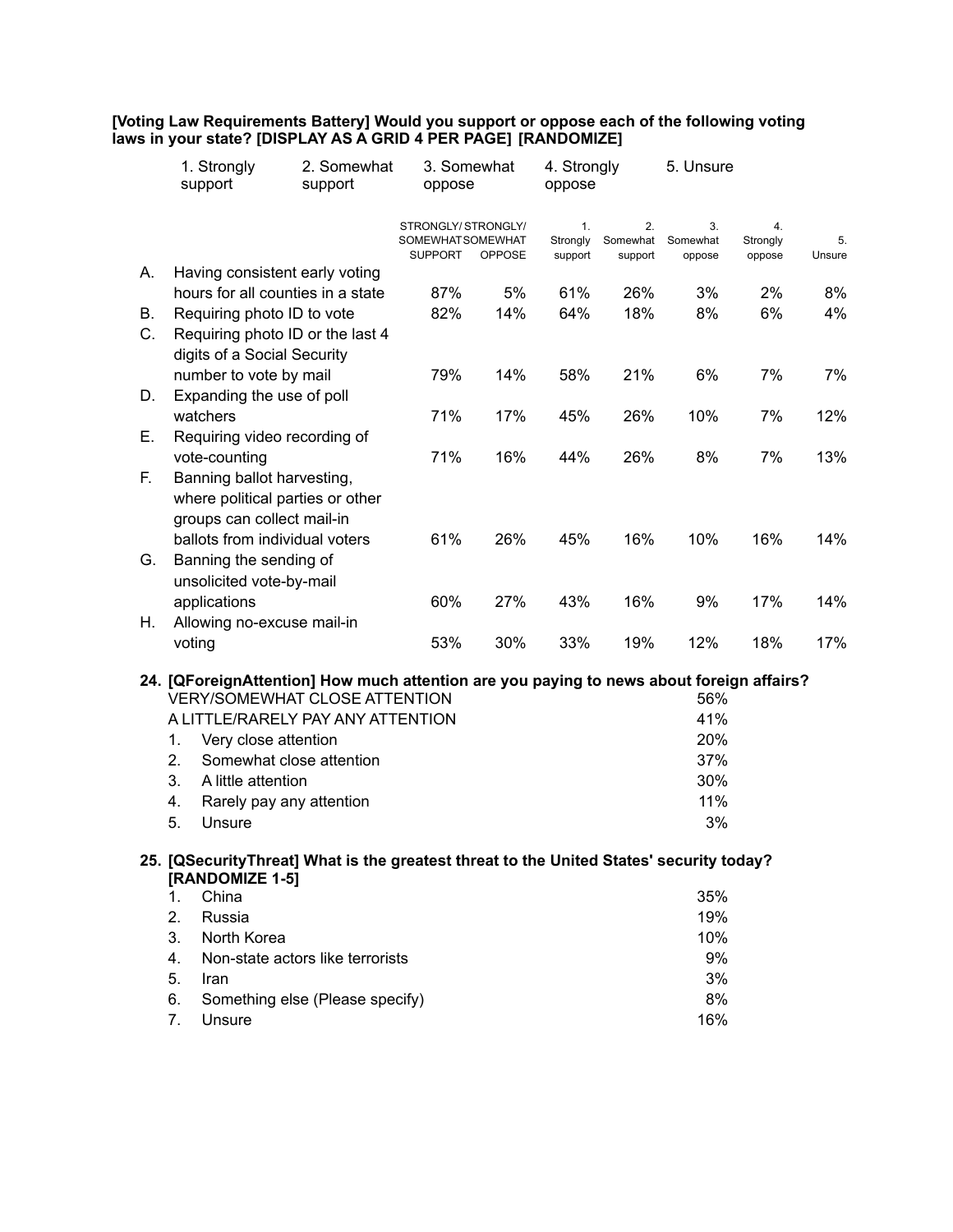**[Foreign Concern Battery] How concerned are you, if at all, about the threat each of the following pose to the United States' security? [DISPLAY AS GRID 3 PER PAGE] [RANDOMIZE]**

| 1. Extremely<br>concerned | 2. Very          | concerned                        | 3. Somewhat<br>concerned       |           | 4. Not very<br>concerned |                | 5. Not at all<br>concerned | 6. Unsure        |        |
|---------------------------|------------------|----------------------------------|--------------------------------|-----------|--------------------------|----------------|----------------------------|------------------|--------|
|                           |                  | <b>EXTREMELY/</b><br><b>VERY</b> | NOT VERY/<br><b>NOT AT ALL</b> | Extremely | 2.<br>Very               | 3.<br>Somewhat | 4.<br>Not very             | 5.<br>Not at all | 6.     |
| А.                        | Ransomware/      |                                  | CONCERNED CONCERNED            | concerned | concerned                | concerned      | concerned                  | concerned        | Unsure |
|                           | hackers          | 69%                              | 6%                             | 40%       | 29%                      | 20%            | 4%                         | 2%               | 5%     |
| В.                        | China            | 64%                              | 8%                             | 38%       | 26%                      | 22%            | 6%                         | 2%               | 6%     |
| C.                        | Non-state actors |                                  |                                |           |                          |                |                            |                  |        |
|                           | like terrorists  | 58%                              | 8%                             | 30%       | 28%                      | 24%            | 6%                         | 2%               | 10%    |
| D.                        | Russia           | 57%                              | 11%                            | 28%       | 28%                      | 25%            | 9%                         | 2%               | 8%     |
| Е.                        | <b>Iran</b>      | 52%                              | 14%                            | 25%       | 26%                      | 27%            | 10%                        | 4%               | 7%     |
| F.                        | North Korea      | 52%                              | 13%                            | 28%       | 25%                      | 28%            | 10%                        | 3%               | 7%     |

**26. [QAfghanSupport] Do you support or oppose the decision for the United States military to end its mission in Afghanistan and end the presence of American troops in the country?** STRONGLY/SOMEWHAT SUPPORT **CONSUMING THE SET AND SET ALCOHOLY 64%** STRONGLY/SOMEWHAT OPPOSE 22% 1. Strongly support 35% 2. Somewhat support 30% 3. Somewhat oppose 16%

| <b>b.</b> Connewirgt oppose | 1 V 7 V |
|-----------------------------|---------|
| 4. Strongly oppose          | 6%      |
| 5. Unsure                   | 13%     |

**27. [QAfghanRather] Which of these statements comes closest to your view, even if neither is exactly right?**

|  |  |  |  | The United States should [RANDOMIZE 1-2] |  |
|--|--|--|--|------------------------------------------|--|
|--|--|--|--|------------------------------------------|--|

|                | Maintain a small military presence in Afghanistan and help the Afghan  |     |
|----------------|------------------------------------------------------------------------|-----|
|                | government fight terrorist groups like the Taliban                     | 47% |
| 2 <sub>1</sub> | End its military presence in Afghanistan entirely and leave the Afghan |     |
|                | government to fight terrorist groups like the Taliban by itself        | 36% |
| 3.             | Unsure                                                                 | 16% |

**28. [QCubaHeard] Have you seen, read, or heard anything in the news lately about the protests in Cuba?**

| 1. Yes, a lot    | 27% |
|------------------|-----|
| 2. Yes, a little | 41% |
| 3. No.           | 28% |
| 4. Unsure        | 4%  |
|                  |     |

**29. [QCubaResponsible] Over the past few weeks, there have been significant anti-government protests in Cuba due to the state of the economy and life in Cuba. All things considered, who do you think is most responsible for conditions that led to the current protests? [RANDOMIZE 1-2]**

| 1. The Cuban government                           | 64%   |
|---------------------------------------------------|-------|
| 2. The United States' trade embargo and sanctions | 16%   |
| 3. Someone else (Please specify)                  | $*$ % |
| 4. Unsure                                         | 19%   |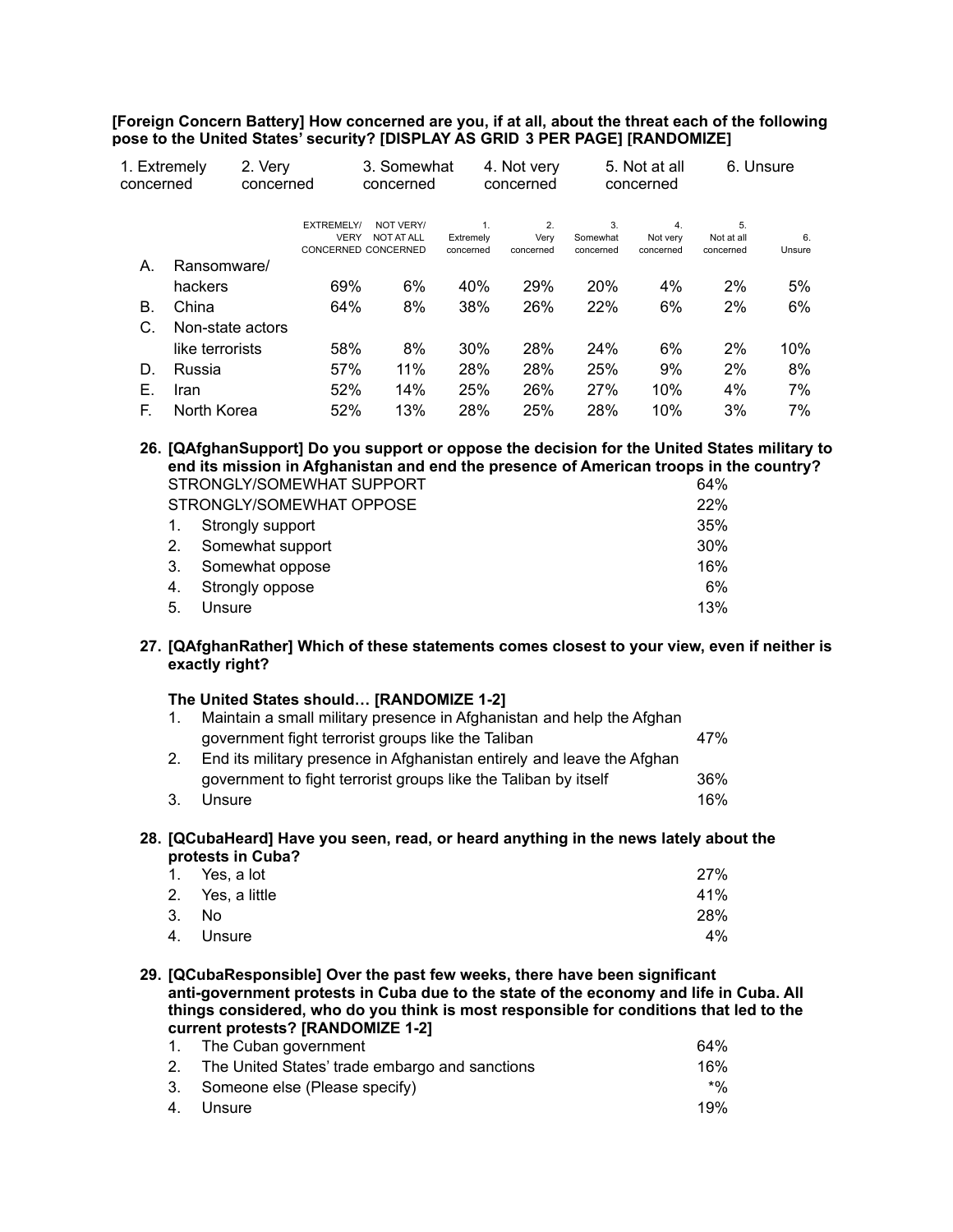**30. [QCubaBiden] Which of these statements comes closest to your view, even if neither is exactly right?**

| Joe Biden and the United States government should [RANDOMIZE 1-2] |     |  |  |  |
|-------------------------------------------------------------------|-----|--|--|--|
| 1. Publicly show support to the Cuban protesters                  | 41% |  |  |  |
| 2. Let the protests unfold on their own without intervening       | 36% |  |  |  |
| 3. Unsure                                                         | 22% |  |  |  |

# [RANDOMIZE ORDER OF QCUBAINTERNET AND QCUBASANCTIONS]

|                                  | 31. [QCubalnternet] The Cuban government has blocked internet access in the country. Would<br>you support or oppose the United States government working with private companies to<br>provide internet access to people in Cuba? |                                                                                         |        |  |  |
|----------------------------------|----------------------------------------------------------------------------------------------------------------------------------------------------------------------------------------------------------------------------------|-----------------------------------------------------------------------------------------|--------|--|--|
| STRONGLY/SOMEWHAT SUPPORT<br>65% |                                                                                                                                                                                                                                  |                                                                                         |        |  |  |
|                                  |                                                                                                                                                                                                                                  | STRONGLY/SOMEWHAT OPPOSE                                                                | 19%    |  |  |
|                                  | 1.                                                                                                                                                                                                                               | Strongly support                                                                        | 35%    |  |  |
|                                  | 2.                                                                                                                                                                                                                               | Somewhat support                                                                        | 30%    |  |  |
|                                  | 3.                                                                                                                                                                                                                               | Somewhat oppose                                                                         | $10\%$ |  |  |
|                                  | 4.                                                                                                                                                                                                                               | Strongly oppose                                                                         | 9%     |  |  |
|                                  | 5.                                                                                                                                                                                                                               | Unsure                                                                                  | 16%    |  |  |
|                                  |                                                                                                                                                                                                                                  | 32. [QCubaSanctions] Would you support or oppose the United States increasing sanctions |        |  |  |
|                                  |                                                                                                                                                                                                                                  | on the Cuban government?<br>STRONGLY/SOMEWHAT SUPPORT                                   | 48%    |  |  |
|                                  |                                                                                                                                                                                                                                  | STRONGLY/SOMEWHAT OPPOSE                                                                | 25%    |  |  |
|                                  | 1.                                                                                                                                                                                                                               | Strongly support                                                                        | 21%    |  |  |
|                                  | 2.                                                                                                                                                                                                                               | Somewhat support                                                                        | 27%    |  |  |
|                                  | 3.                                                                                                                                                                                                                               | Somewhat oppose                                                                         | 15%    |  |  |
|                                  | 4.                                                                                                                                                                                                                               | Strongly oppose                                                                         | 10%    |  |  |

5. Unsure 26%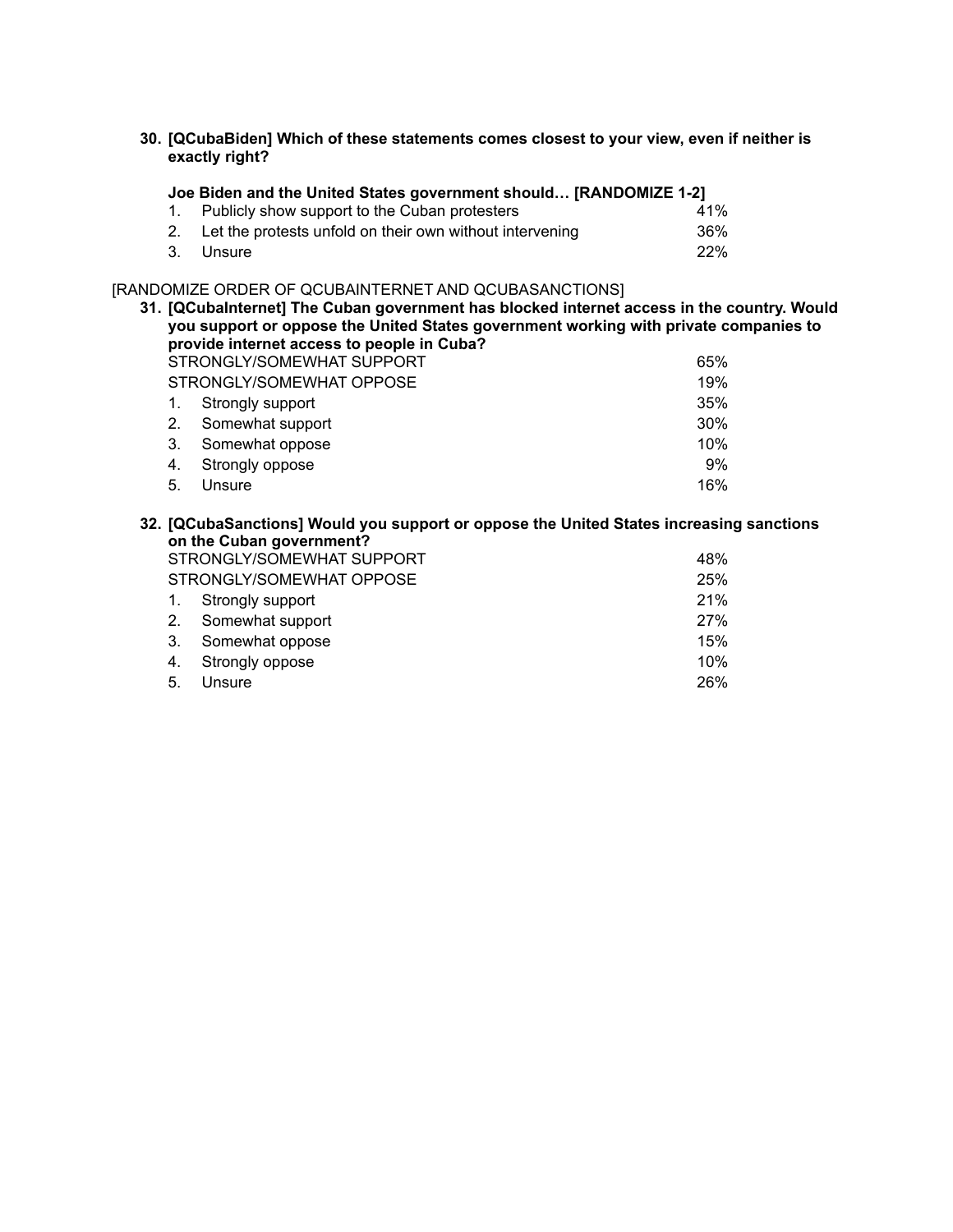#### **[Hawk-Dove Battery] For each of the following, please indicate if you generally agree or disagree with the statement: [RANDOMIZE] [DISPLAY AS GRID 3 PER PAGE]**

|          | 1. Strongly<br>agree                                                                                                                    | 2. Somewhat<br>agree         |              | 3. Somewhat<br>disagree      | disagree                      | 4. Strongly             | 5. Unsure                  |                            |              |
|----------|-----------------------------------------------------------------------------------------------------------------------------------------|------------------------------|--------------|------------------------------|-------------------------------|-------------------------|----------------------------|----------------------------|--------------|
|          | The United States should                                                                                                                | STRONGLY/<br><b>SOMEWHAT</b> | <b>AGREE</b> | STRONGLY/<br><b>SOMEWHAT</b> | 1.<br>DISAGREE Strongly agree | 2.<br>Somewhat<br>agree | 3.<br>Somewhat<br>disagree | 4.<br>Strongly<br>disagree | 5.<br>Unsure |
| А.       | Have a well-funded military that<br>invests significantly in the latest                                                                 |                              |              |                              |                               |                         |                            |                            |              |
| В.       | warfighting technology.<br>Use drone technology, if<br>needed, to eliminate terrorists                                                  |                              | 80%          | 11%                          | 48%                           | 32%                     | 8%                         | 4%                         | 9%           |
|          | around the world.                                                                                                                       |                              | 76%          | 12%                          | 43%                           | 33%                     | 9%                         | 4%                         | 12%          |
| C.       | Participate in UN<br>peacekeeping missions.                                                                                             |                              | 74%          | 15%                          | 41%                           | 33%                     | 9%                         | 6%                         | 11%          |
| D.       | Maintain significant military<br>presence abroad to deter our<br>adversaries from harming our                                           |                              |              |                              |                               |                         |                            |                            |              |
| Е.       | interests.<br>Use military force to defend<br>itself and its interests whenever                                                         |                              | 73%          | 14%                          | 31%                           | 42%                     | 10%                        | 5%                         | 13%          |
| F.       | it sees fit.<br>Use military force to prevent or<br>stop acts of genocide or other                                                      |                              | 72%          | 20%                          | 39%                           | 33%                     | 13%                        | 7%                         | 8%           |
| G.       | human rights violations abroad.<br>Use military force preemptively<br>to eliminate threats that<br>intelligence suggests are            |                              | 67%          | 19%                          | 32%                           | 36%                     | 14%                        | 4%                         | 14%          |
|          | imminent.                                                                                                                               |                              | 64%          | 22%                          | 28%                           | 36%                     | 15%                        | 7%                         | 14%          |
| Η.<br>T. | Increase the size of the military.<br>Use military force to support<br>regime change in countries led<br>by leaders hostile to American |                              | 58%          | 28%                          | 29%                           | 29%                     | 18%                        | 10%                        | 14%          |
|          | interests.                                                                                                                              |                              | 45%          | 36%                          | 19%                           | 26%                     | 22%                        | 15%                        | 19%          |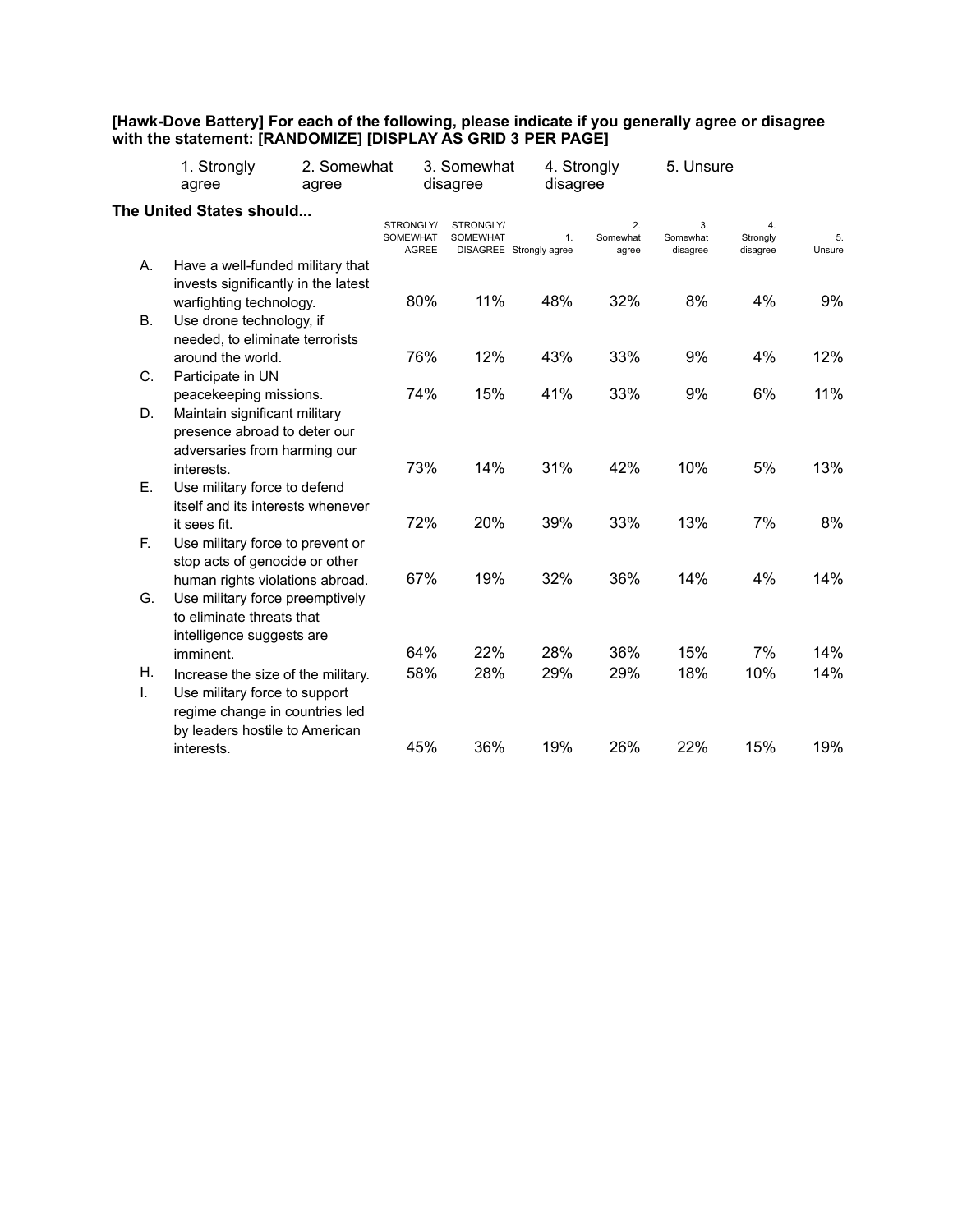#### **[Isolation-Engage Battery] For each of the following, please indicate if you generally agree or disagree with the statement: [RANDOMIZE] [DISPLAY AS GRID 3 PER PAGE]**

|           | 2. Somewhat<br>1. Strongly<br>agree<br>agree                                               |                                              | 3. Somewhat<br>disagree      | disagree                      | 4. Strongly             | 5. Unsure                  |                            |              |
|-----------|--------------------------------------------------------------------------------------------|----------------------------------------------|------------------------------|-------------------------------|-------------------------|----------------------------|----------------------------|--------------|
|           | The United States should                                                                   | STRONGLY/<br><b>SOMEWHAT</b><br><b>AGREE</b> | STRONGLY/<br><b>SOMEWHAT</b> | 1.<br>DISAGREE Strongly agree | 2.<br>Somewhat<br>agree | 3.<br>Somewhat<br>disagree | 4.<br>Strongly<br>disagree | 5.<br>Unsure |
| А.        | Support its allies with both<br>military and diplomatic                                    |                                              |                              |                               |                         |                            |                            |              |
| <b>B.</b> | cooperation.<br>Collaborate with other<br>countries to tackle global<br>issues such as the | 81%                                          | 9%                           | 35%                           | 46%                     | 7%                         | 2%                         | 10%          |
|           | environment.                                                                               | 74%                                          | 15%                          | 48%                           | 27%                     | 8%                         | 7%                         | 11%          |
| C.        | Provide funding for<br>humanitarian and crisis relief<br>missions around the world.        | 71%                                          | 18%                          | 32%                           | 39%                     | 11%                        | 7%                         | 11%          |
| D.        | Participate actively in<br>international organizations like                                |                                              |                              |                               |                         |                            |                            |              |
| Е.        | the United Nations.<br>Provide foreign aid to support                                      | 69%                                          | 18%                          | 38%                           | 31%                     | 9%                         | 9%                         | 13%          |
|           | developing nations eventually<br>become self-sufficient.                                   | 66%                                          | 20%                          | 27%                           | 40%                     | 13%                        | 7%                         | 13%          |
| F.        | Provide support to democratic<br>movements and<br>pro-democracy leaders in other           |                                              |                              |                               |                         |                            |                            |              |
| G.        | countries.<br>Participate in and provide<br>resources to international                     | 66%                                          | 16%                          | 25%                           | 41%                     | 10%                        | 6%                         | 18%          |
|           | military alliances like NATO.                                                              | 65%                                          | 18%                          | 29%                           | 36%                     | 11%                        | 7%                         | 18%          |
| Η.        | Provide aid to foreign countries<br>that ask for assistance.                               | 62%                                          | 25%                          | 21%                           | 41%                     | 16%                        | 9%                         | 12%          |
| Τ.        | Promote American values<br>abroad.                                                         | 62%                                          | 25%                          | 29%                           | 34%                     | 16%                        | 9%                         | 13%          |

## **33. [QChinaRather] Which of these statements comes closest to your view, even if neither is exactly right?**

|                | The United States should [RANDOMIZE SCALE 1-3, 3-1]             |     |
|----------------|-----------------------------------------------------------------|-----|
| $\mathbf{1}$ . | Maintain its current military presence in the Middle East       | 25% |
| 2 <sub>1</sub> | Reduce its military presence in the Middle East and move those  |     |
|                | resources to the Pacific to better counter growing Chinese      |     |
|                | military strength                                               | 30% |
| 3.             | Reduce its military presence in the Middle East and bring those |     |
|                | forces home                                                     | 25% |
| 4.             | Unsure                                                          | 20% |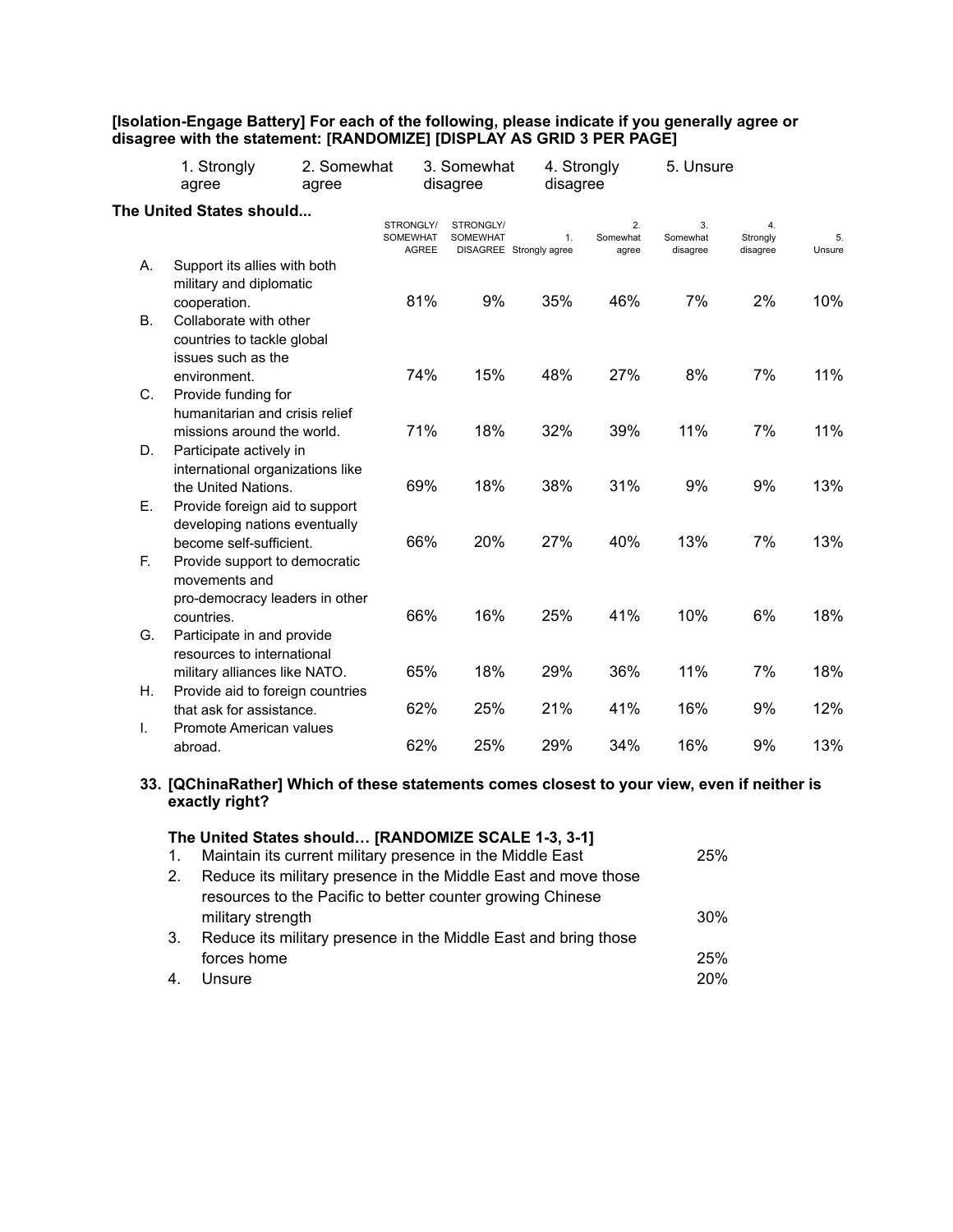| 34. [QCrimeBiden] Do you approve or disapprove of how Joe Biden is handling crime and |                                                                                                                                       |                                                                                                                      |  |  |
|---------------------------------------------------------------------------------------|---------------------------------------------------------------------------------------------------------------------------------------|----------------------------------------------------------------------------------------------------------------------|--|--|
|                                                                                       | public safety in the United States?<br>STRONGLY/SOMEWHAT APPROVE                                                                      | 46%                                                                                                                  |  |  |
|                                                                                       | STRONGLY/SOMEWHAT DISAPPROVE                                                                                                          | 45%                                                                                                                  |  |  |
| 1.                                                                                    | Strongly approve                                                                                                                      | 20%                                                                                                                  |  |  |
| 2.                                                                                    | Somewhat approve                                                                                                                      | 26%                                                                                                                  |  |  |
| 3.                                                                                    | Somewhat disapprove                                                                                                                   | 14%                                                                                                                  |  |  |
| 4.                                                                                    | Strongly disapprove                                                                                                                   | 32%                                                                                                                  |  |  |
| 5.                                                                                    | Unsure                                                                                                                                | 9%                                                                                                                   |  |  |
| 1.<br>2.                                                                              | and public safety in your state?<br>STRONGLY/SOMEWHAT APPROVE<br>STRONGLY/SOMEWHAT DISAPPROVE<br>Strongly approve<br>Somewhat approve | 35. [QCrimeGovernor] Do you approve or disapprove of how your governor is handling crime<br>49%<br>41%<br>21%<br>28% |  |  |
| 3.                                                                                    | Somewhat disapprove                                                                                                                   | 18%                                                                                                                  |  |  |
| 4.                                                                                    | Strongly disapprove                                                                                                                   | 22%                                                                                                                  |  |  |
| 5.                                                                                    | Unsure                                                                                                                                | 10%                                                                                                                  |  |  |
|                                                                                       | and public safety in your community?<br>STRONGLY/SOMEWHAT APPROVE                                                                     | 36. [QCrimeLocal] Do you approve or disapprove of how your local leaders are handling crime<br>53%                   |  |  |
|                                                                                       |                                                                                                                                       |                                                                                                                      |  |  |

STRONGLY/SOMEWHAT DISAPPROVE 36% 1. Strongly approve 20% 2. Somewhat approve 34% 3. Somewhat disapprove 21% 4. Strongly disapprove 15%

5. Unsure 11%

# **[Crime Increase Battery] Would you say crime is increasing or decreasing in… [RANDOMIZE] [DISPLAY AS GRID]**

|    | 1. Strongly<br>increasing | 2. Somewhat<br>increasing    |                                                              | 3. Somewhat<br>decreasing    |                        | 4. Strongly<br>decreasing    |                              | 5. Unsure    |
|----|---------------------------|------------------------------|--------------------------------------------------------------|------------------------------|------------------------|------------------------------|------------------------------|--------------|
|    |                           | STRONGLY/<br><b>SOMEWHAT</b> | STRONGLY/<br><b>SOMEWHAT</b><br><b>INCREASING DECREASING</b> | 1.<br>Strongly<br>increasing | Somewhat<br>increasing | 3.<br>Somewhat<br>decreasing | 4.<br>Strongly<br>decreasing | 5.<br>Unsure |
| A. | The United States         | 82%                          | 9%                                                           | 45%                          | 37%                    | 7%                           | $1\%$                        | $10\%$       |
| В. | Your state                | 71%                          | 16%                                                          | 29%                          | 42%                    | 14%                          | 2%                           | 13%          |
| C. | Your community            | 56%                          | 25%                                                          | 21%                          | 35%                    | 20%                          | 5%                           | 18%          |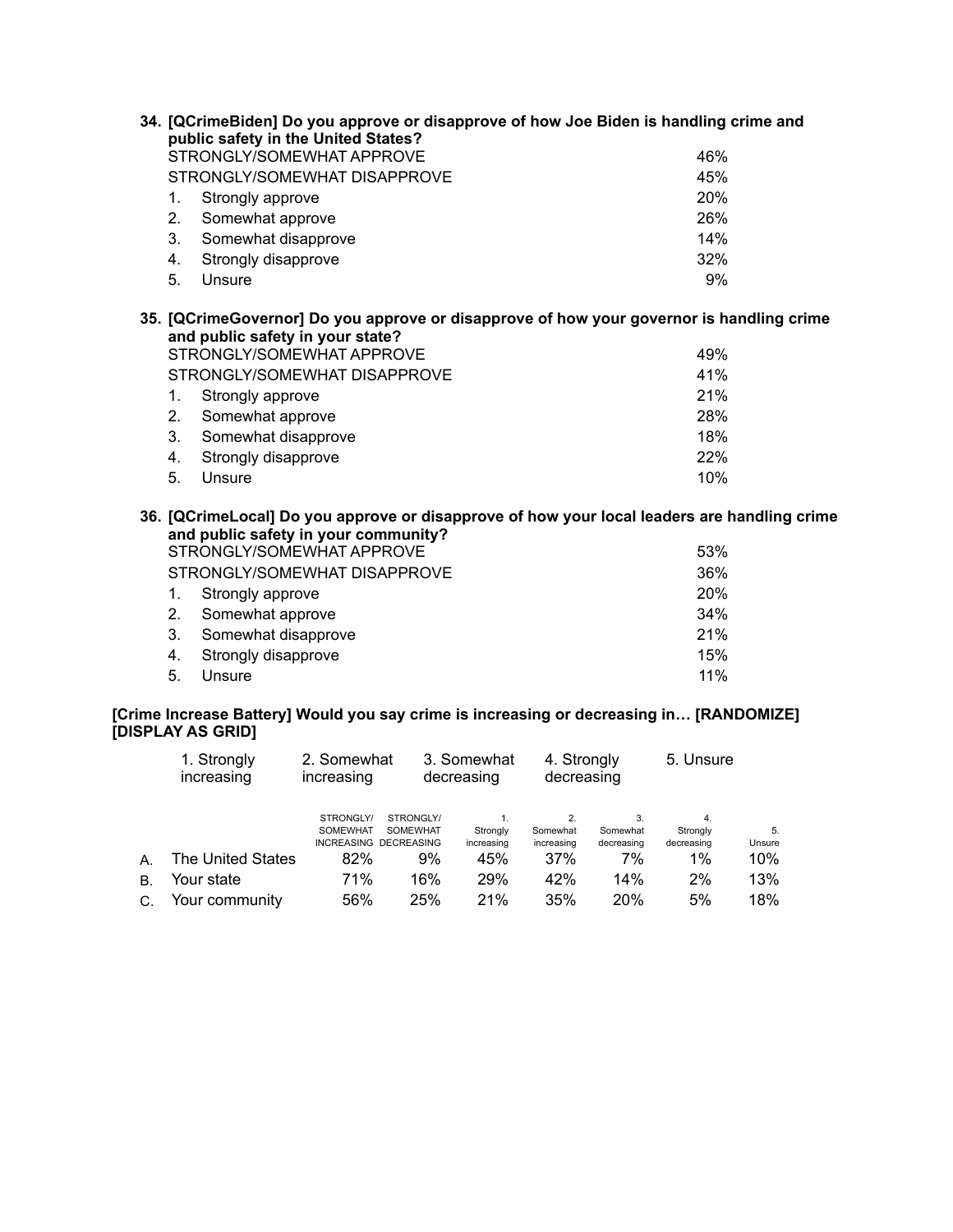| 37. [QCoronaConcern] Switching topics slightly, how personally concerned are you about the<br>chances of you or someone in your family becoming infected with the coronavirus?<br>[RANDOMIZE SCALE 1-5, 5-1] |                                                                                                                                                       |     |  |  |
|--------------------------------------------------------------------------------------------------------------------------------------------------------------------------------------------------------------|-------------------------------------------------------------------------------------------------------------------------------------------------------|-----|--|--|
|                                                                                                                                                                                                              | EXTREMELY/VERY CONCERNED                                                                                                                              | 33% |  |  |
|                                                                                                                                                                                                              | NOT VERY/NOT AT ALL CONCERNED                                                                                                                         | 38% |  |  |
| 1.                                                                                                                                                                                                           | <b>Extremely concerned</b>                                                                                                                            | 16% |  |  |
| 2.                                                                                                                                                                                                           | Very concerned                                                                                                                                        | 17% |  |  |
| 3.                                                                                                                                                                                                           | Somewhat concerned                                                                                                                                    | 26% |  |  |
| 4.                                                                                                                                                                                                           | Not very concerned                                                                                                                                    | 24% |  |  |
| 5.                                                                                                                                                                                                           | Not at all concerned                                                                                                                                  | 14% |  |  |
| 6.                                                                                                                                                                                                           | Unsure                                                                                                                                                | 3%  |  |  |
|                                                                                                                                                                                                              | 38. [QCoronaOutlook] Which of the following best describes your feelings about the<br>coronavirus outbreak in the United States? [RANDOMIZE 1-2]      |     |  |  |
| 1.                                                                                                                                                                                                           | The worst is behind us                                                                                                                                | 45% |  |  |
| 2.                                                                                                                                                                                                           | The worst is yet to come                                                                                                                              | 32% |  |  |
| 3.                                                                                                                                                                                                           | Unsure                                                                                                                                                | 22% |  |  |
|                                                                                                                                                                                                              | 39. [QCoronaBiden] Do you approve or disapprove of how Joe Biden is handling the spread of<br>the coronavirus in the United States?                   |     |  |  |
|                                                                                                                                                                                                              | STRONGLY/SOMEWHAT APPROVE                                                                                                                             | 59% |  |  |
|                                                                                                                                                                                                              | STRONGLY/SOMEWHAT DISAPPROVE                                                                                                                          | 37% |  |  |
| 1.                                                                                                                                                                                                           | Strongly approve                                                                                                                                      | 31% |  |  |
| 2.                                                                                                                                                                                                           | Somewhat approve                                                                                                                                      | 27% |  |  |
| 3.                                                                                                                                                                                                           | Somewhat disapprove                                                                                                                                   | 11% |  |  |
| 4.                                                                                                                                                                                                           | Strongly disapprove                                                                                                                                   | 26% |  |  |
| 5.                                                                                                                                                                                                           | Unsure                                                                                                                                                | 4%  |  |  |
|                                                                                                                                                                                                              | 40. [QActivitiesDone] Which of the following have you personally done in the last month?<br>Choose all that apply. [SELECT MULTIPLE] [RANDOMIZE 1-10] |     |  |  |
| $1_{-}$                                                                                                                                                                                                      | Eaten indoors at a restaurant                                                                                                                         | 59% |  |  |
| 2.                                                                                                                                                                                                           | Attended a small indoor gathering with friends or family I don't live with                                                                            | 48% |  |  |
| 3.                                                                                                                                                                                                           | Gone to a shopping mall                                                                                                                               | 39% |  |  |
| 4.                                                                                                                                                                                                           | Eaten outdoors at a restaurant                                                                                                                        | 34% |  |  |
| 5.                                                                                                                                                                                                           | Gone to work in an office or job site                                                                                                                 | 26% |  |  |
| 6.                                                                                                                                                                                                           | Attended a religious service                                                                                                                          | 23% |  |  |
| 7.                                                                                                                                                                                                           | Gone on a vacation                                                                                                                                    | 22% |  |  |
| 8.                                                                                                                                                                                                           | Gone to a bar                                                                                                                                         | 17% |  |  |
| 9.                                                                                                                                                                                                           | Gone to a gym                                                                                                                                         | 16% |  |  |
|                                                                                                                                                                                                              | 10. Attended a large indoor gathering with more than 50 people                                                                                        | 15% |  |  |
|                                                                                                                                                                                                              | 11. None of these                                                                                                                                     | 14% |  |  |
|                                                                                                                                                                                                              | 41. [QCoronaVaccine] Have you gotten or do you plan to get the COVID-19 vaccine?                                                                      |     |  |  |
| 1.                                                                                                                                                                                                           | Yes, I have already gotten the vaccine                                                                                                                | 65% |  |  |
| 2.                                                                                                                                                                                                           | Yes, as soon as possible                                                                                                                              | 6%  |  |  |
| 3.                                                                                                                                                                                                           | Yes, but only after others have gotten it and it seems safe                                                                                           | 6%  |  |  |
| 4.                                                                                                                                                                                                           | No, I probably won't                                                                                                                                  | 21% |  |  |

5. Unsure 2%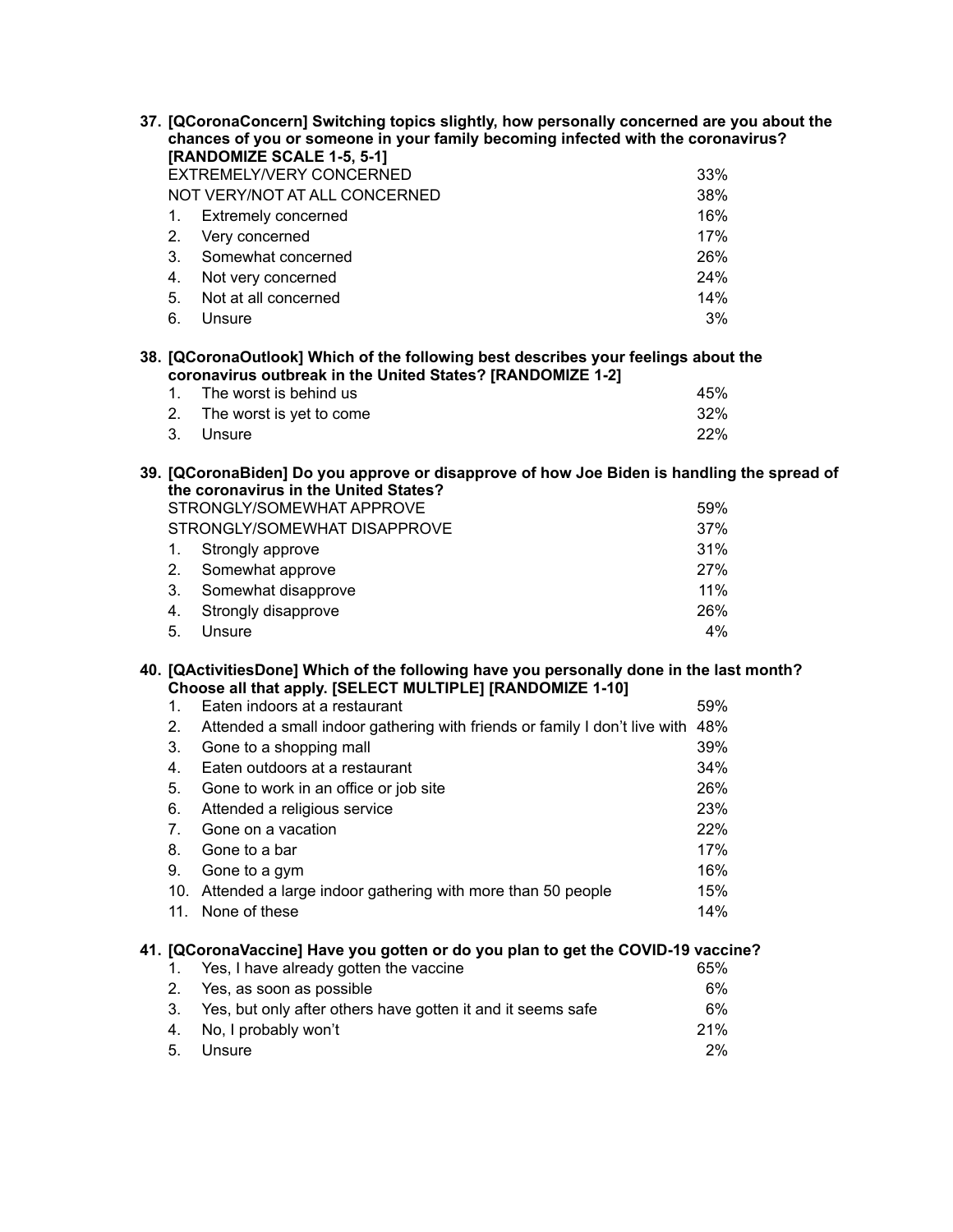# **IF SAYS PROBABLY WON'T GET VACCINE OR UNSURE [QCoronaVaccine=4-5], ASK:**

# **42. [QNoVaccine] What are the reasons you personally do not plan to get vaccinated or are unsure about getting vaccinated for COVID-19? Select all that apply. [RANDOMIZE 1-9]**

|                |                                                                            | (n=285) |
|----------------|----------------------------------------------------------------------------|---------|
| $\mathbf{1}$ . | The vaccine was developed too quickly                                      | 44%     |
| 2.             | I don't trust the information being published about the vaccine            | 41%     |
| 3.             | The vaccine was rushed for political reasons                               | 40%     |
| 4.             | I don't have enough information about side effects                         | 38%     |
| 5.             | I wouldn't trust the vaccine until it's been in use for at least several   |         |
|                | years                                                                      | 37%     |
| 6.             | I am more worried about the risks of getting one of the currently          |         |
|                | available vaccines than the risks of getting COVID-19                      | 28%     |
| 7.             | I don't trust any vaccines                                                 | 21%     |
| 8.             | I'm taking enough measures to avoid COVID-19 without the vaccine           | 16%     |
| 9.             | I wouldn't trust the vaccine until it's been in use for at least several   |         |
|                | months                                                                     | 14%     |
| 10.            | I believe I'm personally unlikely to suffer serious long term effects if I |         |
|                | contract COVID-19                                                          | 13%     |
| 11.            | I have already had COVID-19 and think I'm immune                           | 6%      |
|                | 12. Something else (Please specify)                                        | 6%      |

# **ASK ALL:**

**43. [QWorkweek] Some companies and countries are experimenting with the idea of a 4-day work week. In general, would you support or oppose most companies in the United States adopting this model?** STRONGLY/SOMEWHAT SUPPORT **76%** 76% STRONGLY/SOMEWHAT OPPOSE 12% 1. Strongly support 45% 2. Somewhat support 31% 3. Somewhat oppose 8% 4. Strongly oppose 4% 5. Unsure 13%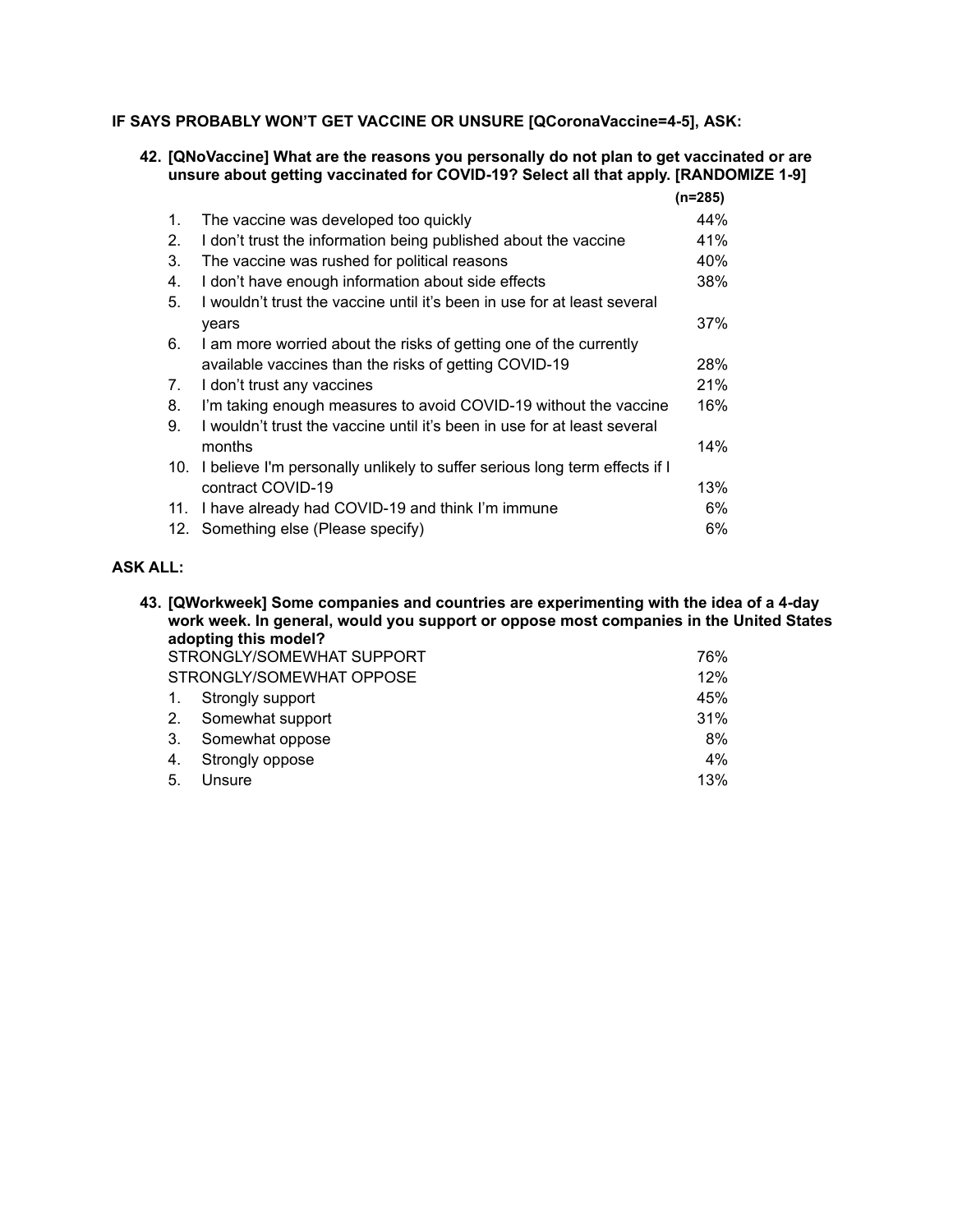| 44. [QNews] Which, if any, of the following do you listen to, read, or watch to stay informed<br>about current affairs and political news? Choose all that apply. [SELECT MULTIPLE]<br>[RANDOMIZE 1-28] |                                     |     |  |  |
|---------------------------------------------------------------------------------------------------------------------------------------------------------------------------------------------------------|-------------------------------------|-----|--|--|
| 1.                                                                                                                                                                                                      | Local TV news                       | 44% |  |  |
| 2.                                                                                                                                                                                                      | <b>Fox News</b>                     | 35% |  |  |
| 3.                                                                                                                                                                                                      | Facebook                            | 34% |  |  |
| 4.                                                                                                                                                                                                      | <b>ABC News</b>                     | 31% |  |  |
| 5.                                                                                                                                                                                                      | <b>CNN</b>                          | 31% |  |  |
| 6.                                                                                                                                                                                                      | <b>NBC News</b>                     | 29% |  |  |
| 7.                                                                                                                                                                                                      | <b>CBS News</b>                     | 27% |  |  |
| 8.                                                                                                                                                                                                      | Local newspaper                     | 23% |  |  |
| 9.                                                                                                                                                                                                      | Local radio news                    | 19% |  |  |
|                                                                                                                                                                                                         | 10. MSNBC                           | 17% |  |  |
|                                                                                                                                                                                                         | 11. Twitter                         | 17% |  |  |
|                                                                                                                                                                                                         | 12. The New York Times              | 16% |  |  |
|                                                                                                                                                                                                         | 13. Instagram                       | 16% |  |  |
|                                                                                                                                                                                                         | 14. The Washington Post             | 13% |  |  |
| 15.                                                                                                                                                                                                     | <b>USA Today</b>                    | 13% |  |  |
|                                                                                                                                                                                                         | 16. Yahoo News                      | 13% |  |  |
|                                                                                                                                                                                                         | 17. PBS                             | 12% |  |  |
|                                                                                                                                                                                                         | 18. NPR                             | 11% |  |  |
|                                                                                                                                                                                                         | 19. Podcasts                        | 11% |  |  |
|                                                                                                                                                                                                         | 20. Newsmax                         | 10% |  |  |
|                                                                                                                                                                                                         | 21. The Wall Street Journal         | 10% |  |  |
|                                                                                                                                                                                                         | 22. Talk radio                      | 10% |  |  |
|                                                                                                                                                                                                         | 23. Huffington Post                 | 9%  |  |  |
|                                                                                                                                                                                                         | 24. Reddit                          | 9%  |  |  |
|                                                                                                                                                                                                         | 25. OAN                             | 5%  |  |  |
|                                                                                                                                                                                                         | 26. Reuters                         | 4%  |  |  |
|                                                                                                                                                                                                         | 27. Breitbart                       | 3%  |  |  |
|                                                                                                                                                                                                         | 28. Vox                             | 3%  |  |  |
|                                                                                                                                                                                                         | 29. Univision                       | 3%  |  |  |
|                                                                                                                                                                                                         | 30. Telemundo                       | 2%  |  |  |
|                                                                                                                                                                                                         | 31. Something else (Please specify) | 5%  |  |  |
|                                                                                                                                                                                                         | 32. None of these                   | 5%  |  |  |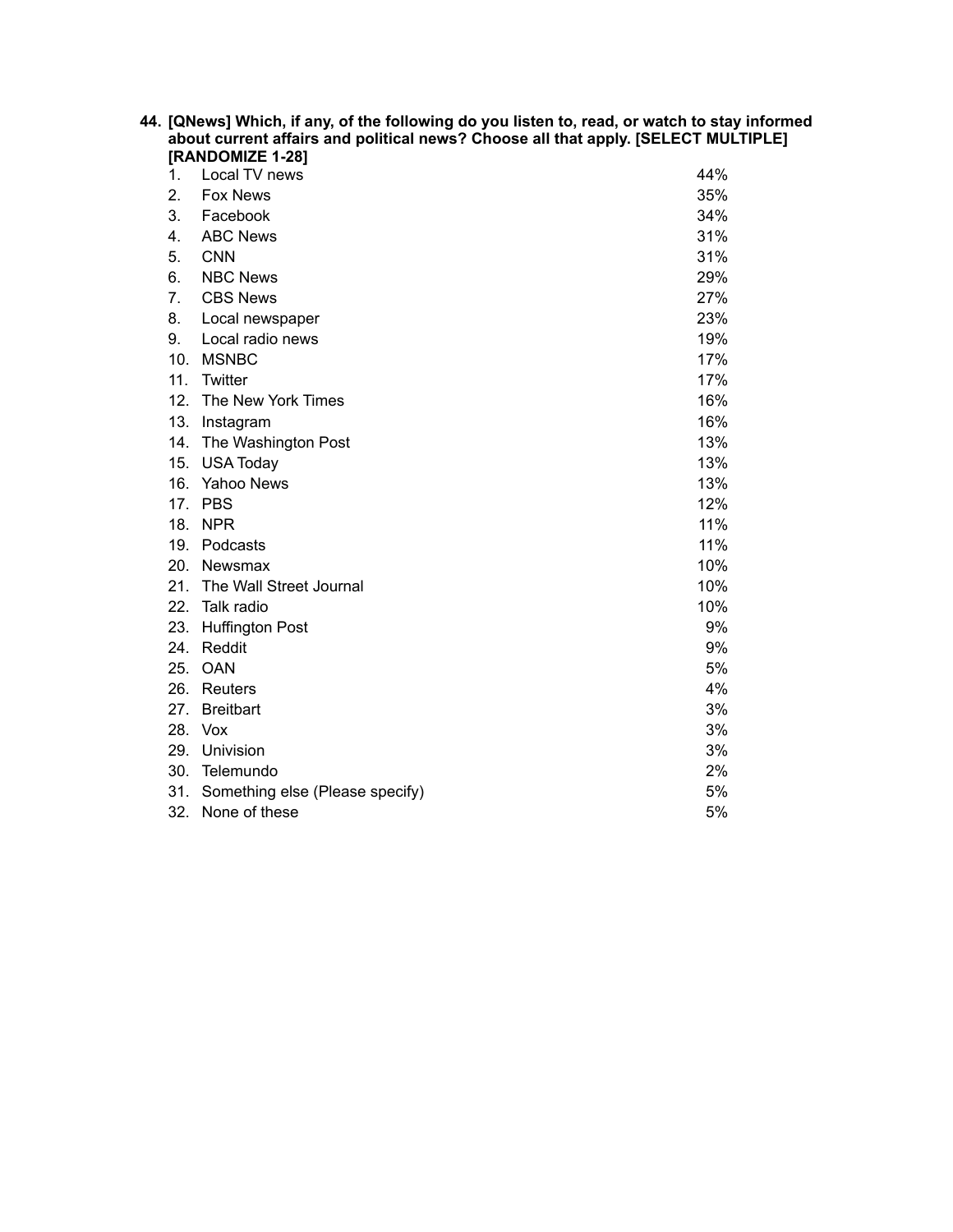|          | 45. [QSocial] Which social media platforms or apps do you use? [SELECT MULTIPLE]                   |              |
|----------|----------------------------------------------------------------------------------------------------|--------------|
|          | [RANDOMIZE 1-9]                                                                                    |              |
| 1.       | Facebook                                                                                           | 81%          |
| 2.       | YouTube                                                                                            | 68%          |
| 3.       | Instagram                                                                                          | 45%          |
| 4.       | Twitter                                                                                            | 31%          |
| 5.       | Pinterest                                                                                          | 29%          |
| 6.       | <b>TikTok</b>                                                                                      | 24%          |
| 7.       | Snapchat                                                                                           | 23%          |
| 8.       | LinkedIn                                                                                           | 20%          |
| 9.       | Reddit                                                                                             | 15%          |
|          | 10. WhatsApp                                                                                       | 11%          |
| 11.      | Something else (Please specify)                                                                    | 2%           |
|          | 12. None of these                                                                                  | 6%           |
|          | 46. [QGender] Do you describe yourself as a man, a woman, or in some other way?<br>[RANDOMIZE 1-2] |              |
| 1.       | Man                                                                                                | 47%          |
| 2.       | Woman                                                                                              | 52%          |
| 3.       | In some other way                                                                                  | 1%           |
| 1.       | 47. [QRace] What is your race or ethnicity? [SELECT MULTIPLE] [RANDOMIZE 1-6]<br>White             | 72%          |
| 2.       | <b>Black or African American</b>                                                                   | 13%          |
| 3.       | Hispanic or Latino                                                                                 | 10%          |
| 4.       | Asian                                                                                              | 4%           |
| 5.       | Native American or Alaska Native                                                                   | $*9/0$       |
| 6.       | Native Hawaiian or Other Pacific Islander                                                          | $*9/6$       |
| 7.       | Something else                                                                                     | 1%           |
|          | 48. [QLanguage] Which language do you primarily speak at home: English or another                  |              |
|          | language?                                                                                          | 98%          |
| 1.       | English                                                                                            |              |
| 2.<br>3. | Another language (Please specify)<br>Unsure                                                        | 2%<br>$*9/6$ |
|          |                                                                                                    |              |
|          | 49. [QEducation] What is the highest level of education you have completed?                        |              |
| 1.       | High school or less                                                                                | 26%          |
| 2.       | Some college                                                                                       | 22%          |
| 3.       | Associate's degree                                                                                 | 14%          |
| 4.       | Bachelor's degree                                                                                  | 27%          |
| 5.       | Graduate degree                                                                                    | 12%          |
| 6.       | Prefer not to say                                                                                  |              |
|          | 50. [QAge] What is your age?                                                                       |              |
| 1.       | 18-29                                                                                              | 17%          |
| 2.       | 30-39                                                                                              | 15%          |
| 3.       | 40-49                                                                                              | 16%          |
| 4.       | 50-64                                                                                              | 28%          |
| 5.       | $65+$                                                                                              | 25%          |
|          |                                                                                                    |              |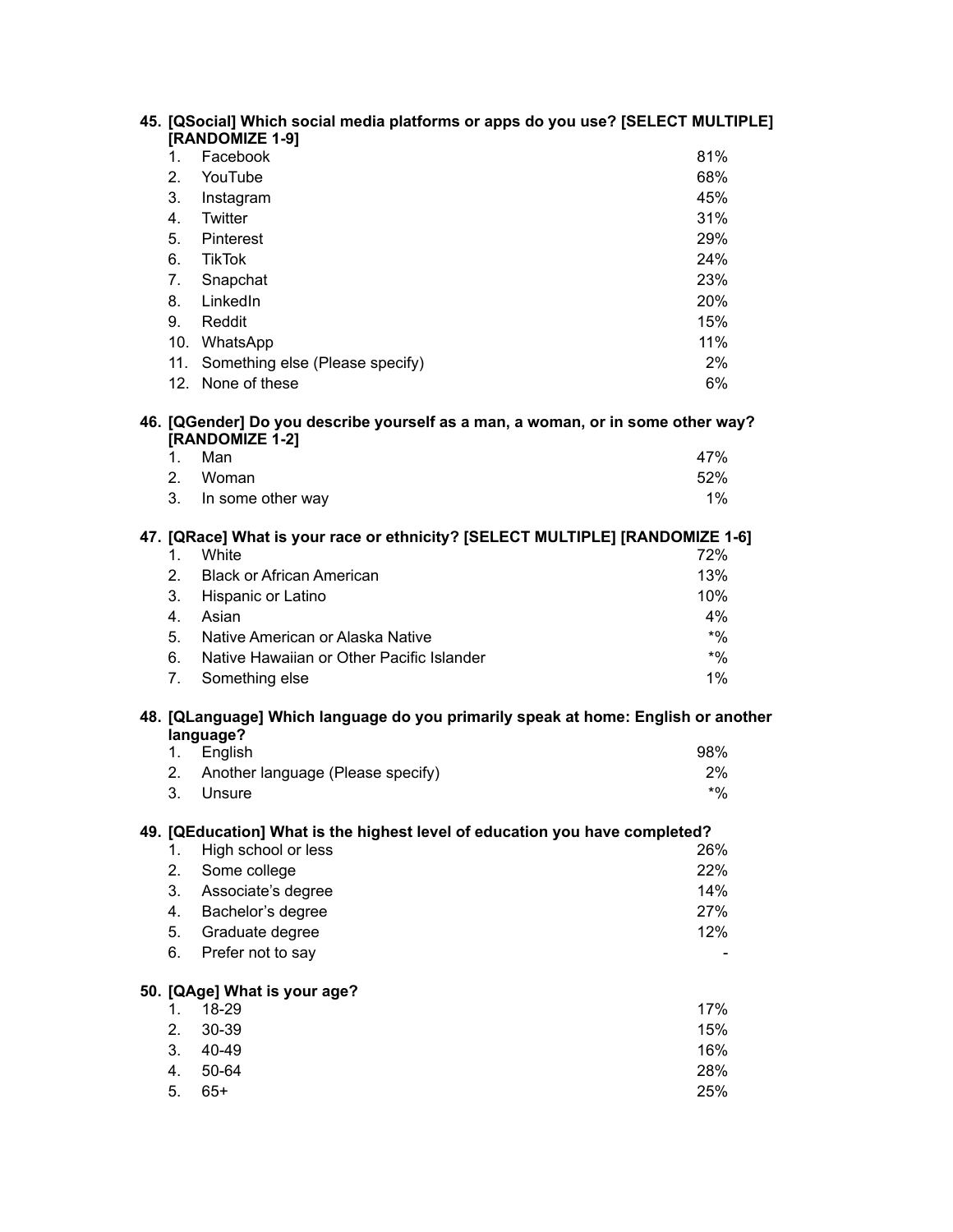|     | 51. [QEmployment] What is your current employment status?          |       |
|-----|--------------------------------------------------------------------|-------|
|     | Employed full-time                                                 | 32%   |
| 2.  | Employed part-time                                                 | 10%   |
| 3.  | Freelance, contract, or temporary work                             | 3%    |
| 4.  | "Gig economy" work like ride shares, food delivery, or dog walking | $1\%$ |
| 5.  | Unemployed and looking for work                                    | 8%    |
| 6.  | Stay-at-home parent or caregiver                                   | 7%    |
| 7.  | Full time student                                                  | 3%    |
| 8.  | Retired                                                            | 30%   |
| 9.  | Something else                                                     | 5%    |
| 10. | Prefer not to say                                                  | 1%    |

# **IF EMPLOYED [QEMPLOYMENT = 1, 2, 3, 4], ASK:**

#### **52. [QTypeofWork] Which of the following comes closest to describing the kind of work you do? (n=518)**

|                                                                | (n=518)    |
|----------------------------------------------------------------|------------|
| 1. White collar worker, like work at a desk or an office       | 51%        |
| 2. Blue collar worker, like work with my hands or in a factory | <b>29%</b> |
| 3. Service worker, like work in a store or hospital            | 15%        |
| 4. Unsure                                                      | 5%         |

# **ASK ALL:**

|             | 53. [QIncome] Which range includes your annual household income?     |       |
|-------------|----------------------------------------------------------------------|-------|
| 1.          | Less than \$30,000 per year                                          | 28%   |
| 2.          | \$30,000 to \$49,999 per year                                        | 23%   |
| 3.          | \$50,000 to \$74,999 per year                                        | 22%   |
| 4.          | \$75,000 to \$125,000 per year                                       | 16%   |
| 5.          | More than \$125,000 per year                                         | 10%   |
| 6.          | Prefer not to say                                                    | $1\%$ |
|             | 54. [QState] In what state do you live?                              |       |
| 1.          | States in the Northeast                                              | 18%   |
| 2.          | States in the Midwest                                                | 23%   |
| 3.          | States in the South                                                  | 37%   |
| 4.          | States in the West                                                   | 22%   |
|             | 55. [QUrbanRural] How would you describe the area in which you live? |       |
| 1.          | City                                                                 | 28%   |
| $2_{\cdot}$ | Suburb near a city                                                   | 44%   |
| 3.          | Small town not near a city                                           | 11%   |
| 4.          | Rural or country area                                                | 17%   |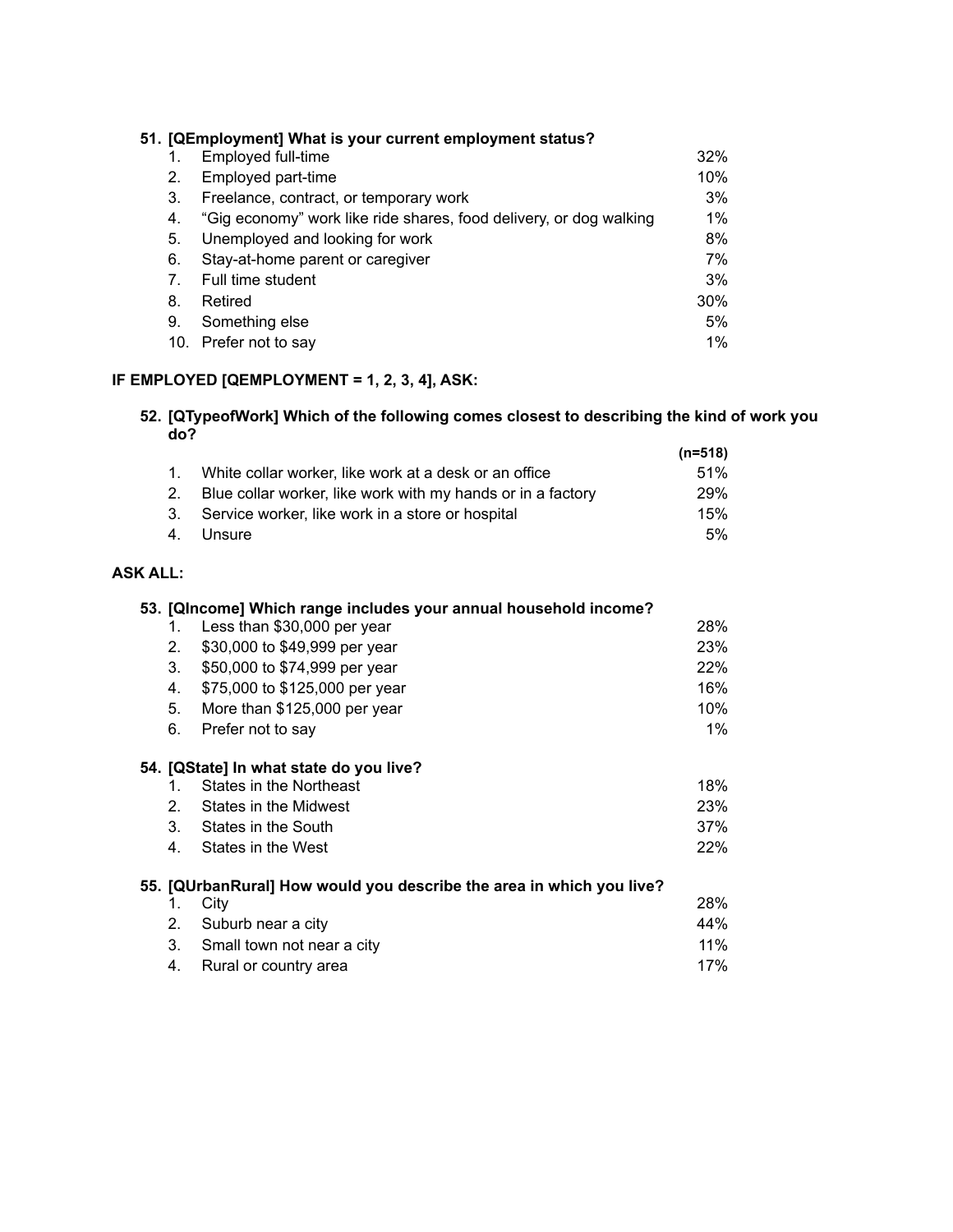|                                                                                                        |    | 56. [QMarital] What is your current marital status?                          |        |  |
|--------------------------------------------------------------------------------------------------------|----|------------------------------------------------------------------------------|--------|--|
|                                                                                                        | 1. | Single, never married                                                        | 27%    |  |
|                                                                                                        | 2. | Married                                                                      | 56%    |  |
|                                                                                                        | 3. | Separated                                                                    | 2%     |  |
|                                                                                                        | 4. | Divorced                                                                     | 10%    |  |
|                                                                                                        | 5. | Widowed                                                                      | 4%     |  |
|                                                                                                        | 6. | Prefer not to say                                                            | $*9/0$ |  |
|                                                                                                        |    | 57. [QKids] Do you currently have children under the age of 18 in your home? |        |  |
|                                                                                                        | 1. | Yes                                                                          | 28%    |  |
|                                                                                                        | 2. | <b>No</b>                                                                    | 71%    |  |
|                                                                                                        | 3. | Prefer not to say                                                            | 1%     |  |
|                                                                                                        |    | 58. [QReligion] How would you describe your religion?                        |        |  |
|                                                                                                        | 1. | Evangelical Protestant/Born-Again Christian                                  | 24%    |  |
|                                                                                                        | 2. | <b>Mainline Protestant</b>                                                   | 12%    |  |
|                                                                                                        | 3. | Roman Catholic                                                               | 19%    |  |
|                                                                                                        | 4. | Latter-Day Saint (Mormon)                                                    | 1%     |  |
|                                                                                                        | 5. | Jewish                                                                       | 4%     |  |
|                                                                                                        | 6. | Muslim                                                                       | $1\%$  |  |
|                                                                                                        | 7. | Agnostic                                                                     | 7%     |  |
|                                                                                                        | 8. | Atheist                                                                      | 6%     |  |
|                                                                                                        | 9. | Something else                                                               | 19%    |  |
|                                                                                                        |    | 10. Prefer not to say                                                        | 7%     |  |
| 59. [QChurch] Before the COVID-19 pandemic, how often did you typically attend a religious<br>service? |    |                                                                              |        |  |
|                                                                                                        | 1. | At least once a week                                                         | 27%    |  |
|                                                                                                        | 2. | Once or twice a month                                                        | 8%     |  |
|                                                                                                        | 3. | A few times a year                                                           | 13%    |  |
|                                                                                                        | 4. | Usually just for religious holidays                                          | 9%     |  |
|                                                                                                        | 5. | Never                                                                        | 41%    |  |
|                                                                                                        | 6. | Prefer not to say                                                            | 3%     |  |
|                                                                                                        |    | 60. [QChurchOld] How often do you currently attend a religious service?      |        |  |
|                                                                                                        | 1. | At least once a week                                                         | 23%    |  |
|                                                                                                        | 2. | Once or twice a month                                                        | 7%     |  |
|                                                                                                        | 3. | A few times a year                                                           | 11%    |  |
|                                                                                                        |    | Usually just for religious holidays                                          | 9%     |  |
|                                                                                                        | 4. |                                                                              |        |  |
|                                                                                                        | 5. |                                                                              | 46%    |  |
|                                                                                                        | 6. | Never<br>Prefer not to say                                                   | 4%     |  |
|                                                                                                        |    | 61. [QRegVote] Are you at least 18 years old and registered to vote?         |        |  |
|                                                                                                        | 1. | Yes                                                                          | 100%   |  |
|                                                                                                        | 2. | <b>No</b><br>Unsure                                                          |        |  |